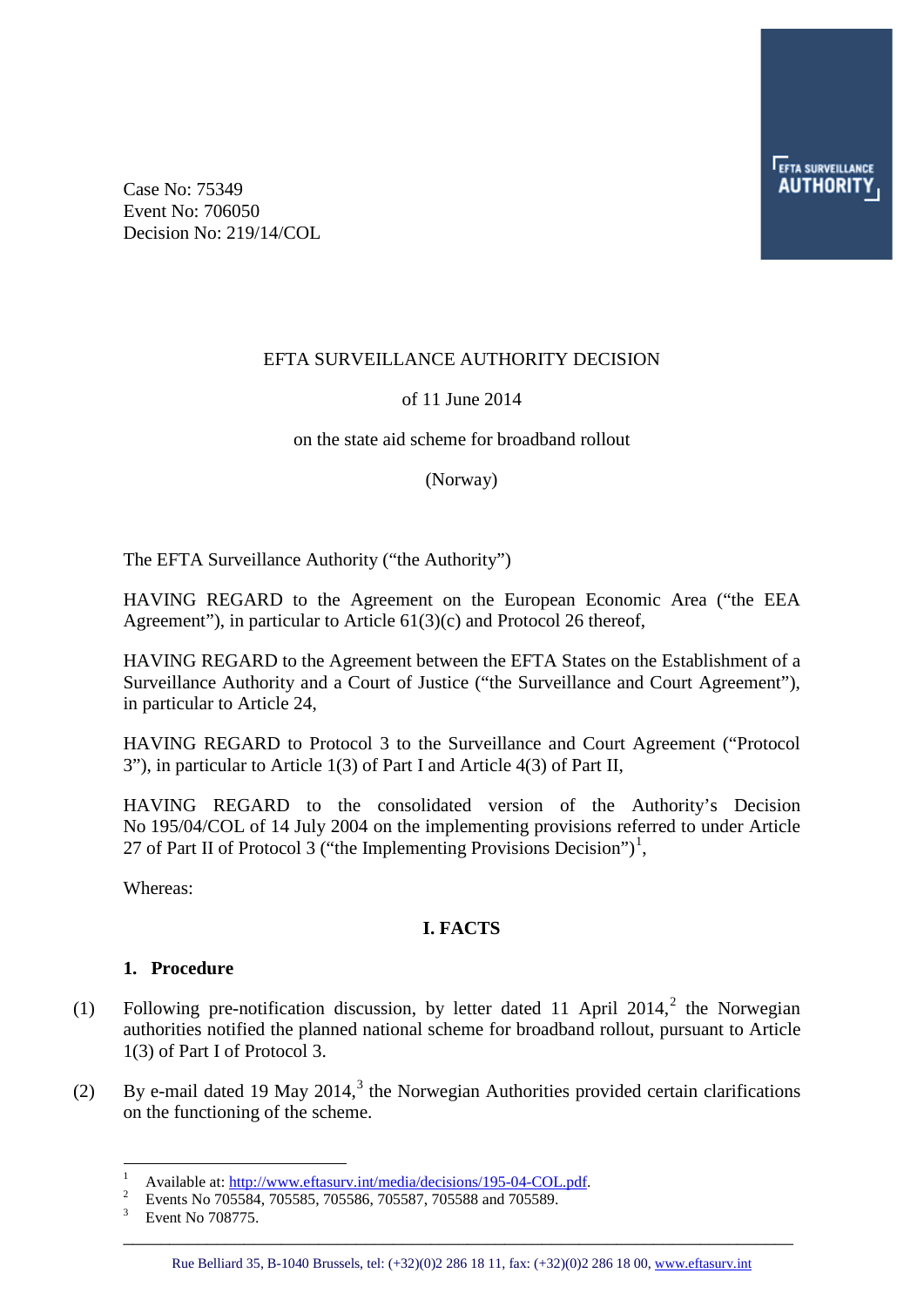# **2. Context: Broadband availability in Norway**

- (3) Broadband national initiatives are very much encouraged by the Europe 2020 Strategy<sup>[4](#page-0-3)</sup> and its flagship initiative Digital Agenda for Europe,  $\overline{5}$  $\overline{5}$  $\overline{5}$  because of the important role of broadband availability in terms of economic and social development. Broadband connectivity supports business efficiencies and growth, preserves and ensures that economies remain competitive and enables citizens to enhance their skills and learning. It also allows citizens to access online services and offering, including public services.
- (4) According to the Norwegian authorities, Norway is not an easy country in which to deploy broadband networks due to its unevenly distributed population, long distances, and challenging natural environment. Rolling out broadband in sparsely populated areas costs more per subscriber than in densely populated areas, hence, broadband service providers may not consider all areas commercially viable. In certain areas (mainly rural and scarcely populated areas), broadband capacities will therefore not be deployed or increased until long after capacity has been increased in other parts of the country, if at all.
- (5) In order to avoid the broadening of the digital divide,  $6$  the Norwegian authorities consider it to be of utmost importance that the country, with its special geographical conditions, is given the opportunity to support the deployment of broadband networks in scarcely populated areas where private investments from market players are unlikely to occur.
- (6) According to information provided by the Norwegian authorities, up to 99.6% of the Norwegian population has currently access to basic broadband services of at least 4 Mbit/s (i.e. there is still 0.4% of the population currently not being served at all by any broadband infrastructure) and up to 72% has access to Next Generation Access ("NGA") services. However, there is a large difference between urban and rural areas in terms of NGA availability. According to the Norwegian authorities, while almost 90% of urban households are offered NGA broadband access through FTTH, HFC or VDSL type networks, less than 20% of households in rural areas have access to NGA services.<sup>[7](#page-1-2)</sup>
- (7) Despite the relatively scarce offer of NGA services in rural areas, the Norwegian authorities estimate that the demand for higher broadband capacity will likely grow in the near future; [8](#page-1-3) enterprises will need higher speeds when, for example, conducting video

<span id="page-1-0"></span><sup>&</sup>lt;sup>4</sup> See <u>http://ec.europa.eu/europe2020/index\_en.htm</u>  $\frac{5}{100}$  Communication from the Commission to the European Parliament, the Council, the European Economic and Social Committee and the Committee of the Regions (COM (2010) 245. A Digital Agenda for Europe, as recognised in the resolution from the 37<sup>th</sup> Meeting of the EEA Joint Parliamentary Committee on 26 October 2011. The document is available at: [http://eur-lex.europa.eu/legal](http://eur-lex.europa.eu/legal-content/EN/ALL/;jsessionid=Y4vLTX8KtHt58G2x4R1h26h1l1zYRJcHnMBhTTx3cKhqvYf4R8m0!-1629905942?uri=CELEX:52010DC0245R(01))[content/EN/ALL/;jsessionid=Y4vLTX8KtHt58G2x4R1h26h1l1zYRJcHnMBhTTx3cKhqvYf4R8m0!-](http://eur-lex.europa.eu/legal-content/EN/ALL/;jsessionid=Y4vLTX8KtHt58G2x4R1h26h1l1zYRJcHnMBhTTx3cKhqvYf4R8m0!-1629905942?uri=CELEX:52010DC0245R(01)) [1629905942?uri=CELEX:52010DC0245R\(01\)](http://eur-lex.europa.eu/legal-content/EN/ALL/;jsessionid=Y4vLTX8KtHt58G2x4R1h26h1l1zYRJcHnMBhTTx3cKhqvYf4R8m0!-1629905942?uri=CELEX:52010DC0245R(01)) The Digital Agenda establishes the objective to bring basic broadband to all Europeans by 2013 and it

seeks to ensure that by 2020 the access to NGA services will be much increased (all Europeans should have access to Internet speed of above 30 Mbps, and 50% or more of European households should subscribe to Internet connections above 100 Mbps). <sup>6</sup> The term "*digital divide*" refers to the gap between individuals, households, businesses and geographic

<span id="page-1-1"></span>areas at different socio-economic levels with regard to both their opportunities to access information and communication technologies (ICTs) and to their use of the Internet for a wide variety of activities. See on

<span id="page-1-2"></span>this issue *inter alia*:<http://stats.oecd.org/glossary/detail.asp?ID=4719><br>This information is confirmed in the latest broadband survey carried out by the Norwegian authorities. Survey 2013. The report is available at: [http://www.regjeringen.no/upload/FAD/Vedlegg/IKT-](http://www.regjeringen.no/upload/FAD/Vedlegg/IKT-politikk/Bredbandsdekning_2013.pdf)

<span id="page-1-4"></span><span id="page-1-3"></span>politikk/Bredbandsdekning 2013.pdf (only in Norwegian).<br>The constant increase of consumers' demand for broadband high speed connection was already confirmed in 2012 by the European Union in a report on the progress of broadband sector adopted in the framework of the Digital Agenda. The conclusions of the report are available at: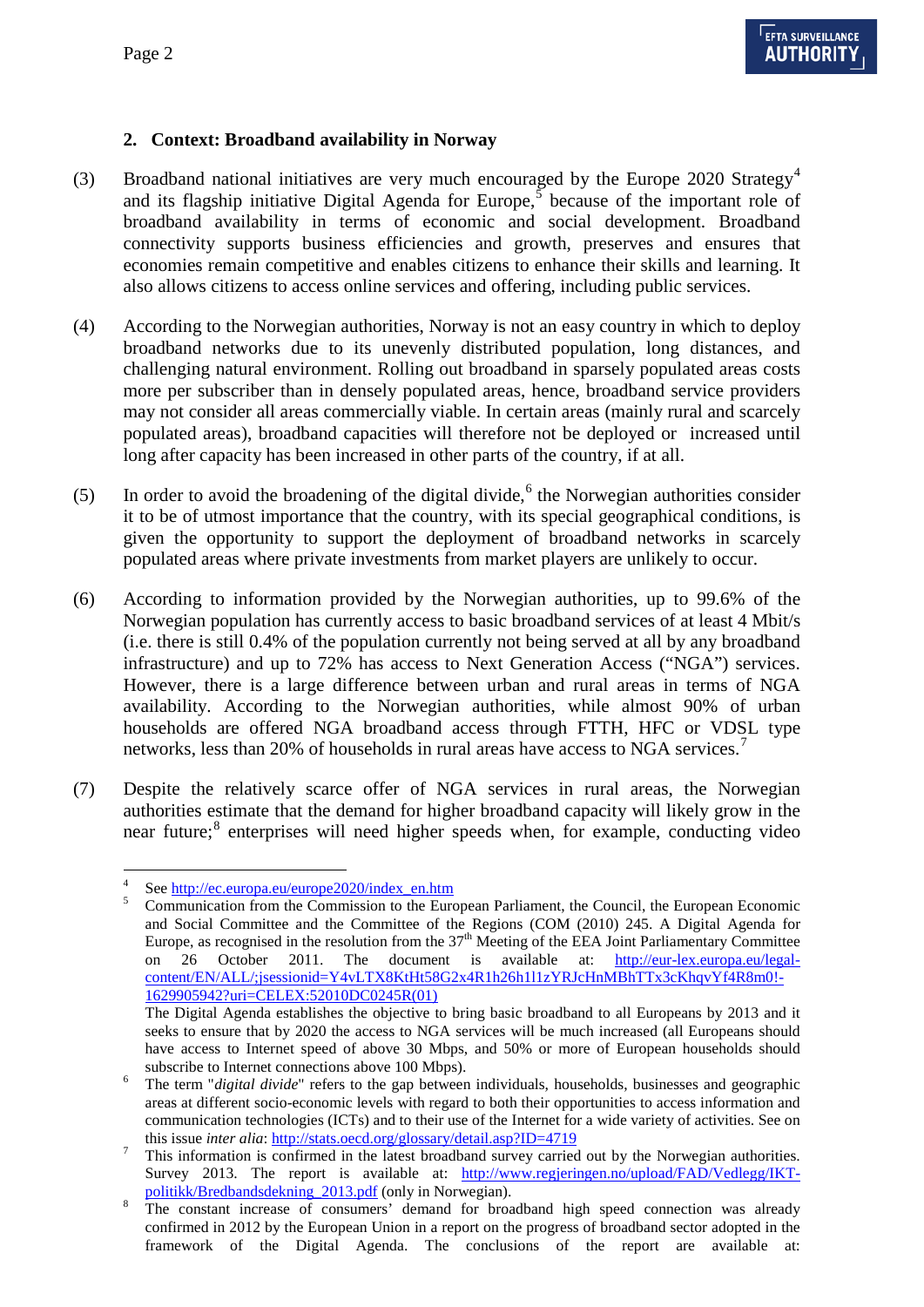conferences and other location independent communication, which in turn can facilitate more effective methods of working and collaborating. Private users will need more capacity to view TV and video content via broadband, as well as e.g. to take online education courses. Furthermore, many families will have more users sharing the same broadband connection. Both private individuals and enterprises are expected to use more cloud based services e.g. to store photos and videos online. To provide the entire country with access to these services requires good and reliable broadband capacities in all regions, including those where private operators are not willing to invest.

- (8) Historically the Norwegian broadband strategy has been based on a market driven strategy, where private operators rollout broadband according to the demand from inhabitants and business. However, the Norwegian authorities consider that this strategy, together with the Significant Market Power (SMP) regulation, are not sufficient to achieve the objectives of the scheme, i.e. to ensure good basic broadband services for all Norwegian citizens (i.e. covering the 0.4% of the population currently not been served) and to increase the NGA services offer, mainly in rural and scarcely populated areas.
- <span id="page-2-1"></span>(9) The Norwegian authorities have informed the Authority that there is no universal service obligation to provide broadband services in the country.

### **3. Description of the proposed measure**

### **3.1 General description of the scheme**

#### *3.1.1 An umbrella scheme*

- (10) The notified scheme relates to a nationwide scheme which will be managed by the Norwegian Post and Telecommunication Authority ("NPT").
- (11) The scheme foresees that only local authorities (i.e. the municipalities and the county municipalities<sup>[9](#page-1-4)</sup>) will apply for funds from the NPT. The applications have to be filed via the county municipalities. The county municipality will carry out a first prioritization and selection of projects, presenting these to the NPT for a final decision.
- (12) The evaluation of the project by the county municipality and again by the NPT will be based on the following criteria:
	- the additional number of households receiving an offer of broadband of basic good quality (minimum 4 Mbit/s) (25 %);
	- the cost effective network rollout  $(20\%)$ ;
	- the local co-financing  $(10\%)$ ;

-

• the plan for sustainable operations and service provision after the rollout has been completed (15%);

[http://europa.eu/rapid/press-release\\_IP-12-614\\_en.htm.](http://europa.eu/rapid/press-release_IP-12-614_en.htm) See also: <http://broadbandeurope.wordpress.com/category/digital-agenda-for-europe/>

<span id="page-2-0"></span>In Norwegian: "Fylkeskommunen". According to the Norwegian authorities, it cannot be excluded that in some cases the county municipalities will apply for funds under the present scheme on behalf of their municipalities. This might be the case for small municipalities for which the administrative burden related to the application would be too demanding. It is also not excluded that the county municipalities apply for funds on their own behalf.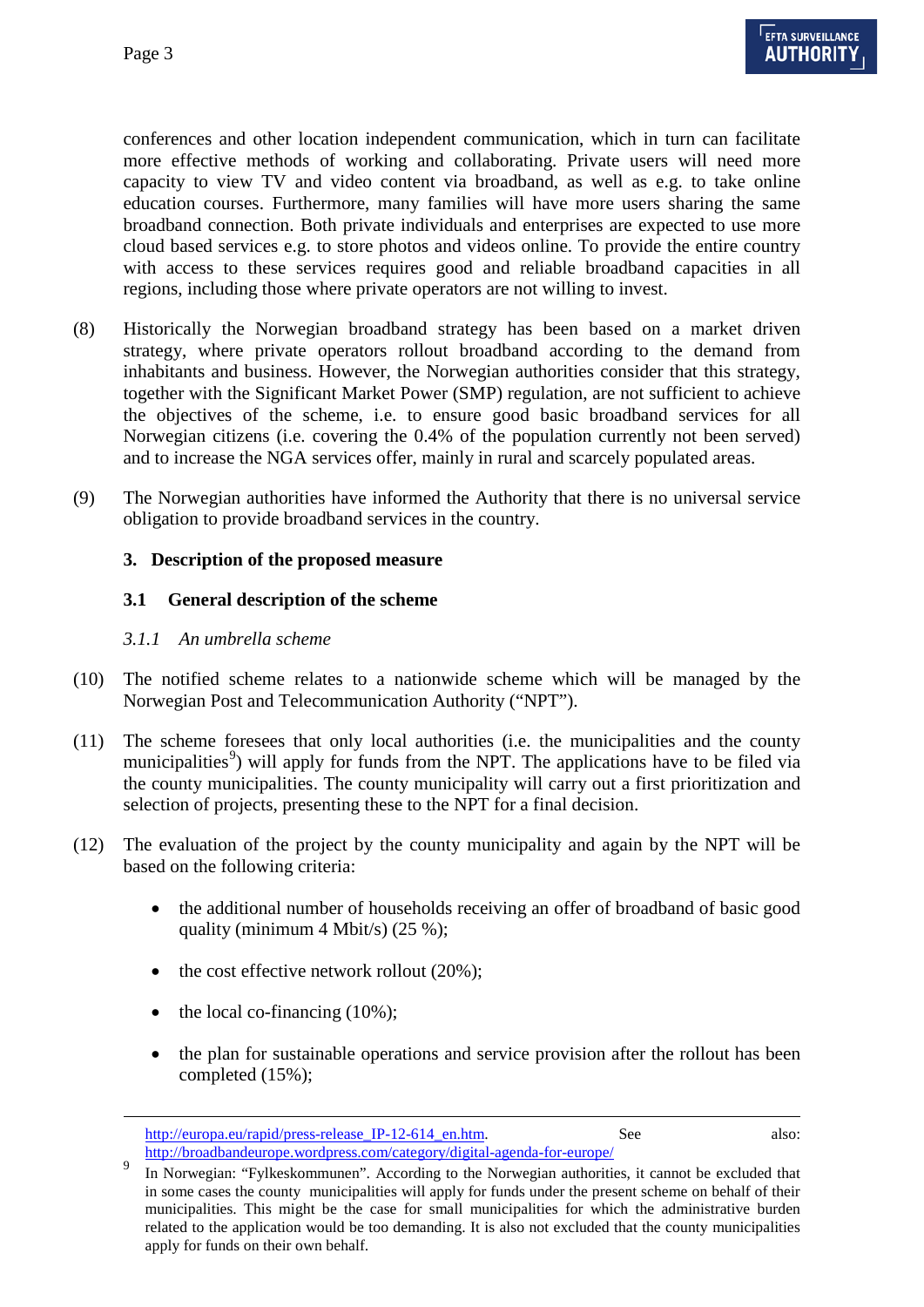- the additional number of households offered improved broadband connectivity and the size of the capacity increase, i.e. NGA capacity (minimum 30 Mbit/s) (15%); and
- the importance for local community development, value creation and attractiveness to the inhabitants, businesses and visitors (15%).
- (13) Once a project has been selected by the NPT, the concerned local authority will assume the responsibility for the project and will be considered as the "project owner". The local authority will select, through an open and transparent public procurement procedure (see paragraphs [\(39\)](#page-6-0) to [\(42\)](#page-6-1) to below), the private operator which will implement the project under the conditions set out in the scheme. Even if local projects might vary, all of them will comply with the conditions set out in the scheme and in the present Decision. The Authority's Decision will be an annex to the contract to be signed between the municipalities or the county municipalities and the winners of their respective tenders.
- (14) The measure can be defined as an "umbrella scheme", i.e. a country wide scheme to cover a number of forthcoming broadband projects implemented at local level.<sup>[10](#page-2-0)</sup>

*3.1.2 Objective of the scheme*

- (15) The objective of the scheme is to finance local broadband projects designed to deploy new broadband infrastructure. Its final aim is double: first, to ensure that all Norwegian households receive good quality basic broadband services and, second, to increase the percentage of NGA broadband services within the country, mainly in rural areas. The Norwegian businesses located in the target areas will also benefit from the measure.
- (16) Broadband with basic good quality is defined by the Norwegian authorities as services providing "*minimum 4 Mbit/s downstream capacity needed for normal use including video streaming and without additional limitations such as restricted data volume and long*  delay/response time experienced with e.g. satellite based access".<sup>[11](#page-3-0)</sup>
- (17) NGA broadband infrastructure is defined as offering minimum 30 Mbit/s downstream capacity.

*3.1.3 Target areas*

- (18) The scheme does not identify specific target areas at national level. On the contrary, the notified scheme is based on a bottom-up approach where local and regional authorities identify areas eligible for state aid based on existing and planned local coverage.
- <span id="page-3-1"></span>(19) However, the eligible projects will only be carried out in "*basic broadband white areas*" and "*white NGA areas*". These areas will be defined according to a detailed coverage *mapping* to be carried out by the project owner (see paragraphs [\(35\)](#page-6-2) and [\(36\)](#page-6-3) below).
- <span id="page-3-2"></span>(20) For the purposes of this scheme "*basic broadband white areas*" are defined in line with the Authority's state aid Guidelines: Application of state aids rules in relation to rapid

This terminology has already been used in prior broadband practice. See the Commission's Decision. State aid SA. 33671 (2012/n) – *United Kingdom. National Broadband scheme for the UK – Broadband* 

<span id="page-3-0"></span>*delivery UK*.<br><sup>11</sup> The Norwegian authorities have explained that the average downstream capacity for broadband services in Norway in 2013 was 17.7 Mbits/s. Nearly all commercially available broadband services are offering capacities above 4 Mbit/s and lower capacities are not recommended for normal use.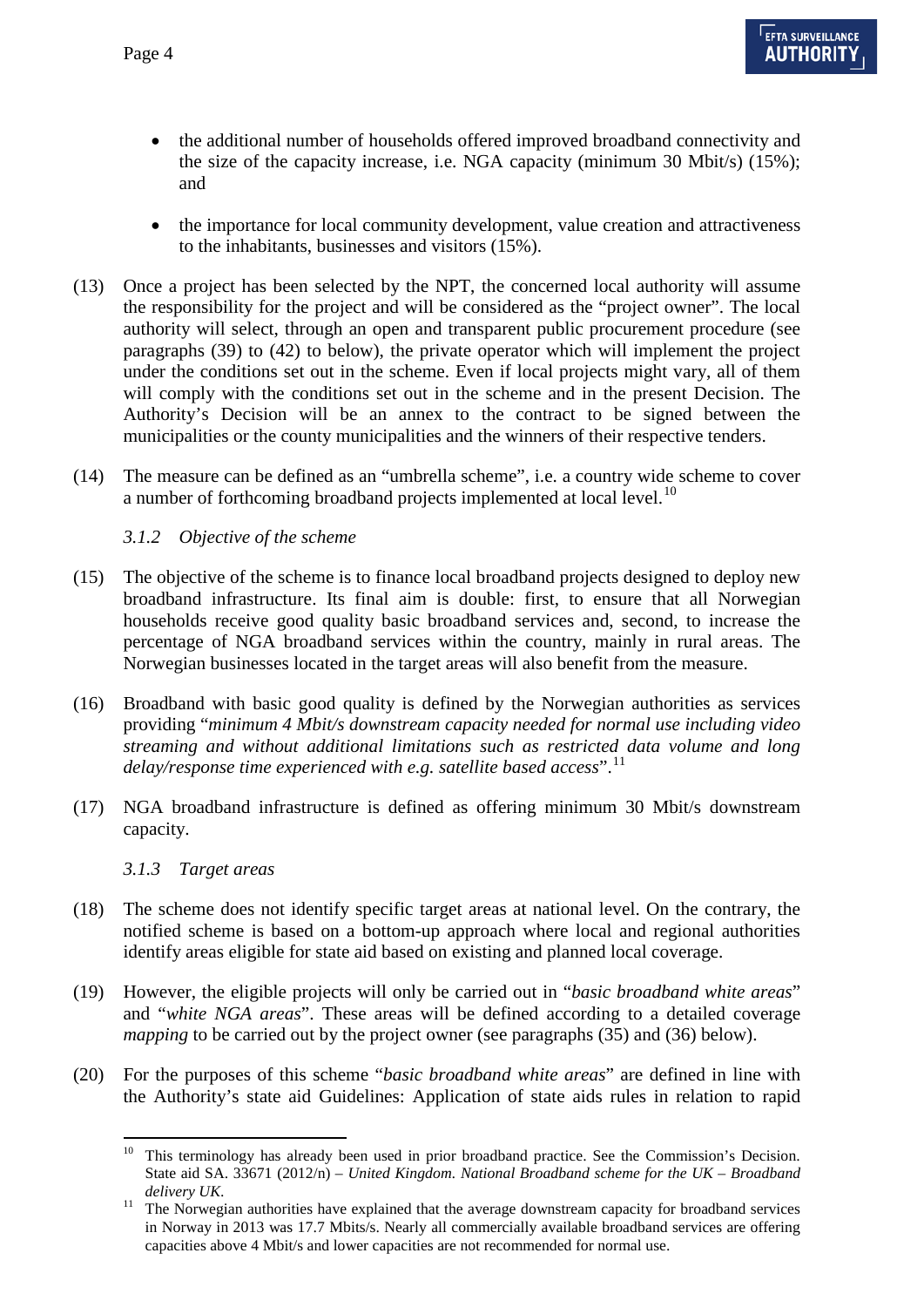deployment of broadband network<sup>[12](#page-3-1)</sup> ("the Broadband Guidelines") including, therefore, those areas in which there is no broadband infrastructure and it is unlikely to be developed in the near future (defined as a three years period).<sup>[13](#page-4-0)</sup>

<span id="page-4-6"></span>(21) "*White NGA areas"* are defined are those where NGA networks do not exist at present and where they are not likely to be built within a period of three years.<sup>[14](#page-4-1)</sup>

### *3.1.4 Beneficiaries of the aid scheme*

- (22) The direct beneficiaries of the scheme are the winners of the tenders to be completed by the concerned local authorities. The direct beneficiaries will normally be electronic communications operators rolling-out the broadband infrastructure and offering broadband services (retail and/or wholesale services). They will become the owner of the new network infrastructure.
- (23) For state aid purposes, indirect beneficiaries of the measure would be third party services providers (e.g. electronic communication operators) utilising the new network for offering retail services to households and business users.
- (24) The Norwegian authorities informs that all companies (small medium and large) will be eligible for direct aid. The number of direct beneficiaries is estimated from 11 to 50.

### *3.1.5 Eligible costs*

(25) The projects will primarily cover deployment of broadband access networks (i.e. last mile connections<sup>[15](#page-4-2)</sup>) but may also include parts of backhaul<sup>16</sup>, backbone<sup>[17](#page-4-4)</sup> and/or passive infrastructure (i.e. trenches, ducts, poles or masts) if necessary. Operating costs will be excluded.

### *3.1.6 Legal basis*

- (26) The legal basis for the state aid scheme is Government Decision dated 13.11.2013, which instructs the NPT to implement the national broadband scheme as described in the annex to the same Decision.
- (27) The funding is given through the State budget for 2014 (the budget chapter 1380 post 70, and chapter 551, post 61).

<sup>&</sup>lt;sup>12</sup> Available at: http://www.eftasurv.int/media/state-aid-guidelines/Part-IV---Application-of-state-aid-rules-<br>in-relation-to-rapid-deployment-of-broadband-networks.pdf

<span id="page-4-5"></span><span id="page-4-0"></span> $\frac{13}{2}$  Paragraph 62 of the Broadband-Guidelines. The Authority recalls that according to paragraph 59 of the Guidelines "*The term "near future" should be understood as referring to a period of three years. If the granting authority takes a longer time horizon for the deployment of the subsidised infrastructure, the* 

<span id="page-4-1"></span>*same time horizon should also be used to assess the existence of commercial investment plans".* <sup>14</sup> Paragraph 71 of the Broadband Guidelines. The reference to the term "*near future*" included in paragraph 59 of the Broadband Guidelines will also be applicable to the definition of the white NGA

<span id="page-4-2"></span>areas.<br><sup>15</sup> The last mile network are those connecting the final client.<br><sup>16</sup> The backhaul networks are defined as the intermediate links of a fixed network excluding the access part.

<span id="page-4-4"></span><span id="page-4-3"></span>In other words, backhaul networks connect backbone networks with access networks. 17 The backbone network consists of fibre lines which cover large distances and typically connect different cities. Due to large data transmission, these backbone line require very large capacity.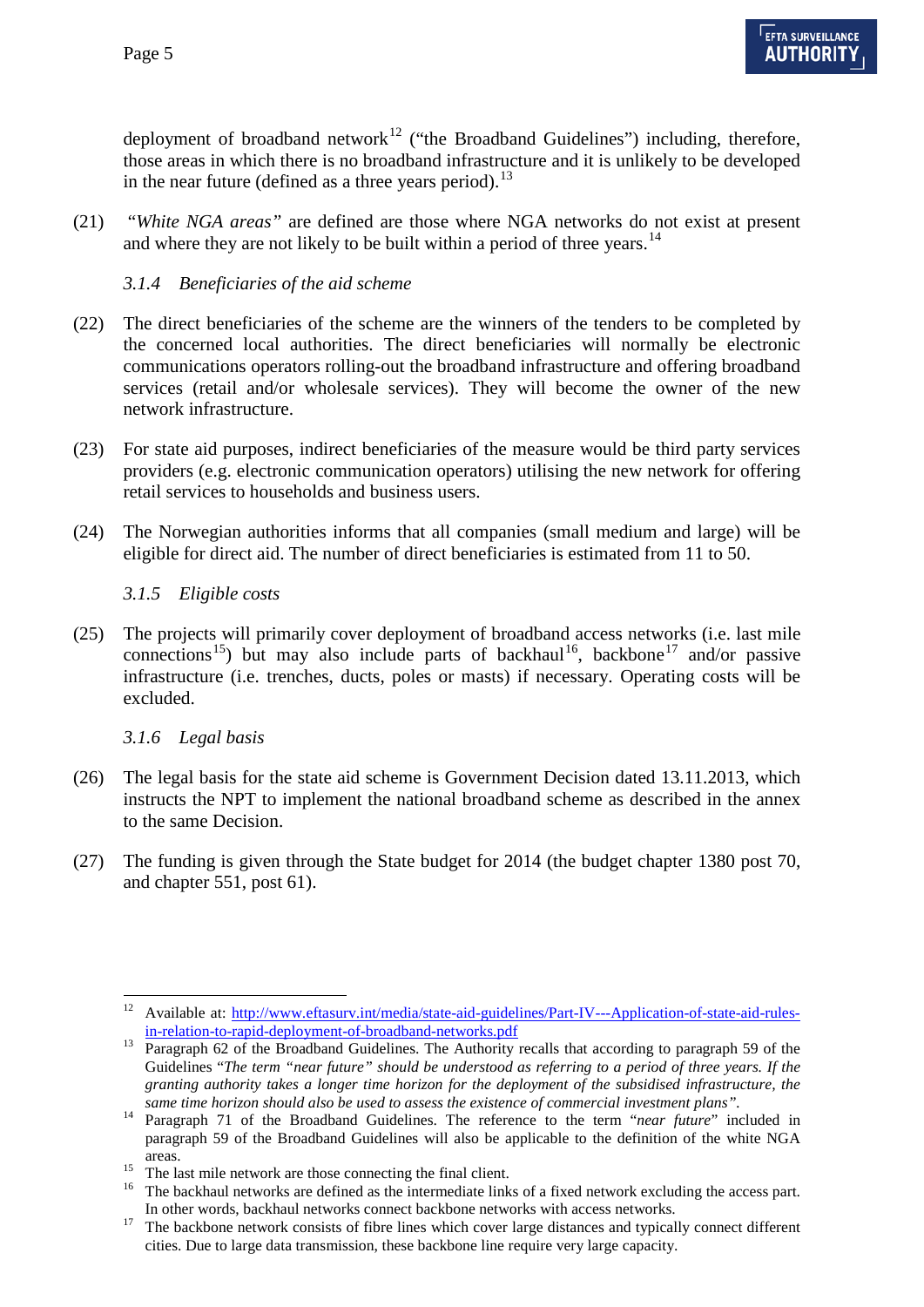# *3.1.7 Budget and aid intensity*

- (28) The total amount of public funding available for the state aid scheme is limited to 2 billion  $NOK<sup>18</sup>$  $NOK<sup>18</sup>$  $NOK<sup>18</sup>$  (i.e. 500 million NOK annually<sup>19</sup>) and includes both funding from the Norwegian Central Government, and funding from local authorities.
- <span id="page-5-4"></span>(29) The aid intensity will depend on the outcome of the open tender process and thus vary from project to project. However, accumulation of aid will not be allowed. This means that the total amount of public aid for a single project<sup>[20](#page-5-1)</sup> (combining aid from this or any other state aid scheme or individual aid measure) will not exceed 10 million EUR.<sup>[21](#page-5-2)</sup>

# *3.1.8 Form of support*

(30) The Norwegian authorities have informed the Authority that the public funding will be provided in form of direct grants.

# *3.1.9 Duration*

- (31) The Norwegian authorities have informed the Authority that the planning of projects for 2014 has already been initiated at local level. However, aid will not be granted until the state aid scheme has been approved by the Authority. The measures will be put into effect as soon as possible after the Authority's approval.
- (32) The duration of the aid covers the period of 2014 to 2017. No prolongation of the scheme is currently foreseen.

# *3.1.10 Monitoring*

(33) According to the information provided by the Norwegian authorities, the NPT will report annually to the Norwegian Ministry of Transport and Communications on the use of the funds, indicating the number of households that have received broadband during that period, the increase of broadband capacity and other relevant information on the implementation of the scheme.

# <span id="page-5-5"></span>*3.1.11 Ex-post evaluation*

(34) The Norwegian authorities commit to perform an *ex-post* evaluation of the scheme in line with paragraph 49 in the Broadband Guidelines. The evaluation will be undertaken by an independent body or consultancy and be completed by the end of September 2017. Any possible prolongation of the scheme will depend on the results of the evaluation. The Norwegian authorities clarify that the evaluation will be conducted on the basis of the principles laid down in the Commission's draft methodological guidance paper, on evaluation in the field of state aid.<sup>[22](#page-5-3)</sup> The Norwegian authorities have confirmed that the

<sup>&</sup>lt;sup>18</sup> Approximately €240 million.<br><sup>19</sup> Approximately €60.4 million

<span id="page-5-1"></span><span id="page-5-0"></span><sup>&</sup>lt;sup>19</sup> Approximately  $\epsilon$ 60.4 million 20 The Norwegian authorities have confirmed that the term "*single project*" correspond to a single application for funds under this scheme. In principle, each local authority can only submit an application for funds unless the concerned local authority can clearly defined different projects in its geographic areas. This possibility cannot be excluded since in Norway, several municipalities and counties

<span id="page-5-3"></span><span id="page-5-2"></span>municipalities cover a large geographic area with mainly scattered population.<br>
<sup>21</sup> Approximately NOK 85 million.<br>
<sup>22</sup> Draft available at: [http://ec.europa.eu/competition/consultations/2013\\_state\\_aid\\_modernisation/draft\\_guidance\\_paper\\_en.p](http://ec.europa.eu/competition/consultations/2013_state_aid_modernisation/draft_guidance_paper_en.pdf) [df](http://ec.europa.eu/competition/consultations/2013_state_aid_modernisation/draft_guidance_paper_en.pdf)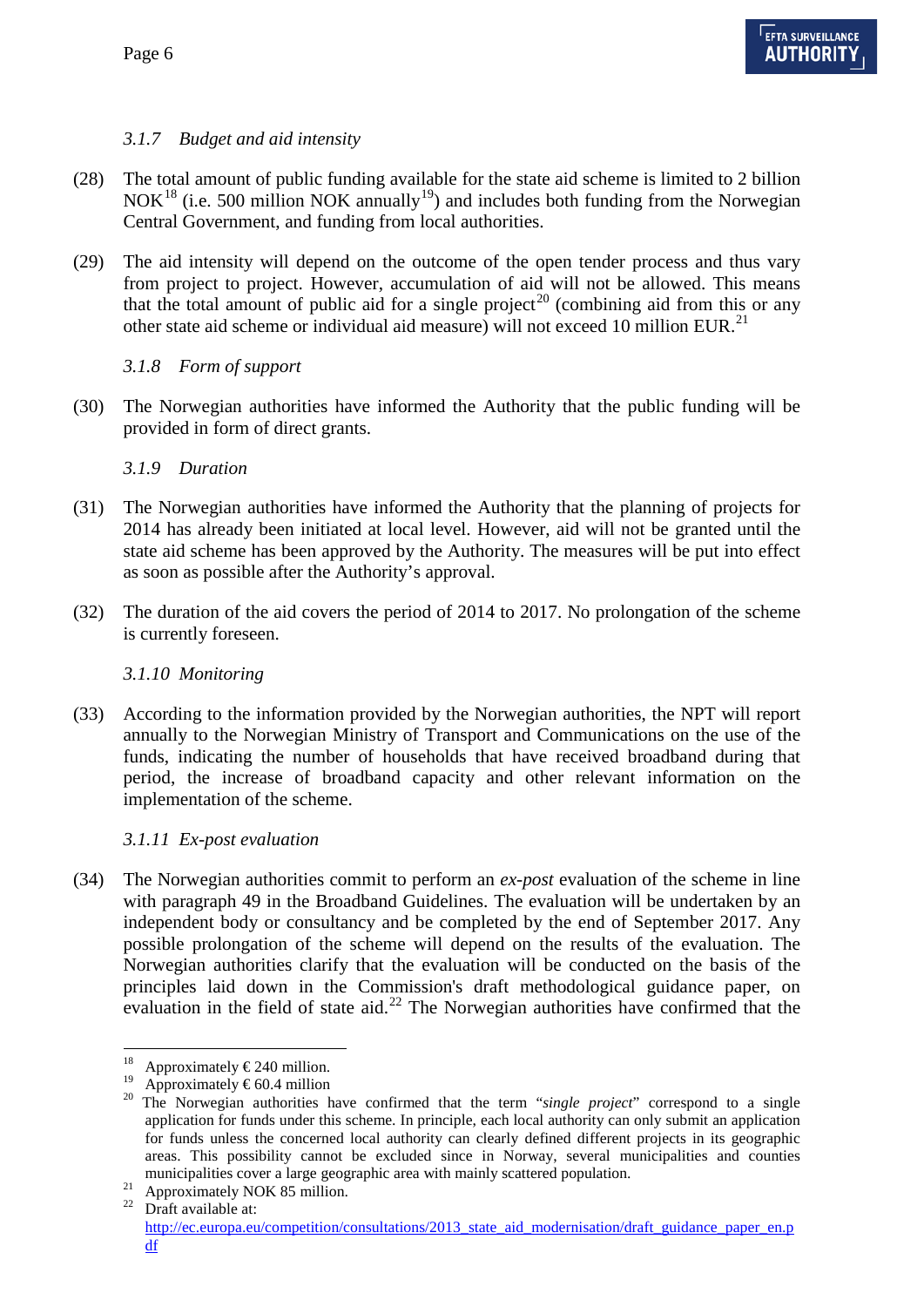independent expert will be selected through a public tender procedure and the evaluation plan will be submitted to the Authority in advance.

### **3.2 Specific conditions from granting aid under the scheme**

### <span id="page-6-2"></span>*3.2.1 Detail mapping and coverage analysis*

- (35) The Norwegian authorities have explained that the scheme foresees a detailed *mapping* exercise to ensure that only *basic broadband white areas* and *white NGA areas* are eligible for public funds.
- <span id="page-6-3"></span>(36) The Norwegian authorities inform the Authority that a national broadband survey is carried out annually, based on data collected from all broadband providers. [23](#page-5-2) *Mapping* data for broadband coverage at national, regional and local level is available to all interested stakeholders on the Internet. However, the scheme foresees that this data will be double-checked and updated by means of a detailed analysis of the existing broadband infrastructure carried out by the local authorities applying for funds from the scheme.

### <span id="page-6-5"></span>*3.2.2 Public consultation.*

- (37) The local authorities will implement a public consultation in line with the conditions set out in the Broadband Guidelines.<sup>[24](#page-6-4)</sup> Any project selected will be closely linked to the result of this public consultation, since only *basic broadband white areas* and *white NGA areas* are eligible for state aid.
- <span id="page-6-6"></span>(38) The public consultations of the local authorities will be announced both on the webpage of the concerned local authority and on the national webpage of the NPT. Stakeholders will be granted a period of at least one month to comment on the proposed local broadband projects. NPT will get a copy of the replies.

### <span id="page-6-0"></span>*3.2.3 Tender procedure. Awarding criteria*

- (39) Once the NPT selects a local project for funding from the scheme, the local authority concerned will launch a public tender in order to select the bidder for the construction and the commercial exploitation of the network in an open, non-discriminatory and competitive process in full compliance with national and EEA public procurement rules.
- (40) The tenders will be published in the DOFFIN database [\(www.doffin.no\)](http://www.doffin.no/), which is a national public procurement database.
- (41) In order to ensure compliance with procurement rule and certain coordination among different local projects, the letter of aid-allocation to be sent by the NPT to the concerned local authorities will explicitly specify the conditions for the public tenders that they have to fulfil.
- <span id="page-6-7"></span><span id="page-6-1"></span>(42) The local authorities will select the most economically advantageous offer among those presented by the operators. The award criteria and their relative weighting will be stipulated in advance. The scheme foresees that the bidder with the lowest amount of aid requested will be selected.

<sup>&</sup>lt;sup>23</sup> The last survey was carried out in September 2013. The results are available at: [http://www.regjeringen.no/nb/dep/sd/dok/rapporter\\_planer/rapporter/2013/bredbandsdekning-](http://www.regjeringen.no/nb/dep/sd/dok/rapporter_planer/rapporter/2013/bredbandsdekning-2013.html?regj_oss=1&id=735443) $2013.$ html?regj\_oss=1&id=735443<br>Paragraph 74(b) of the Broadband Guidelines.

<span id="page-6-4"></span>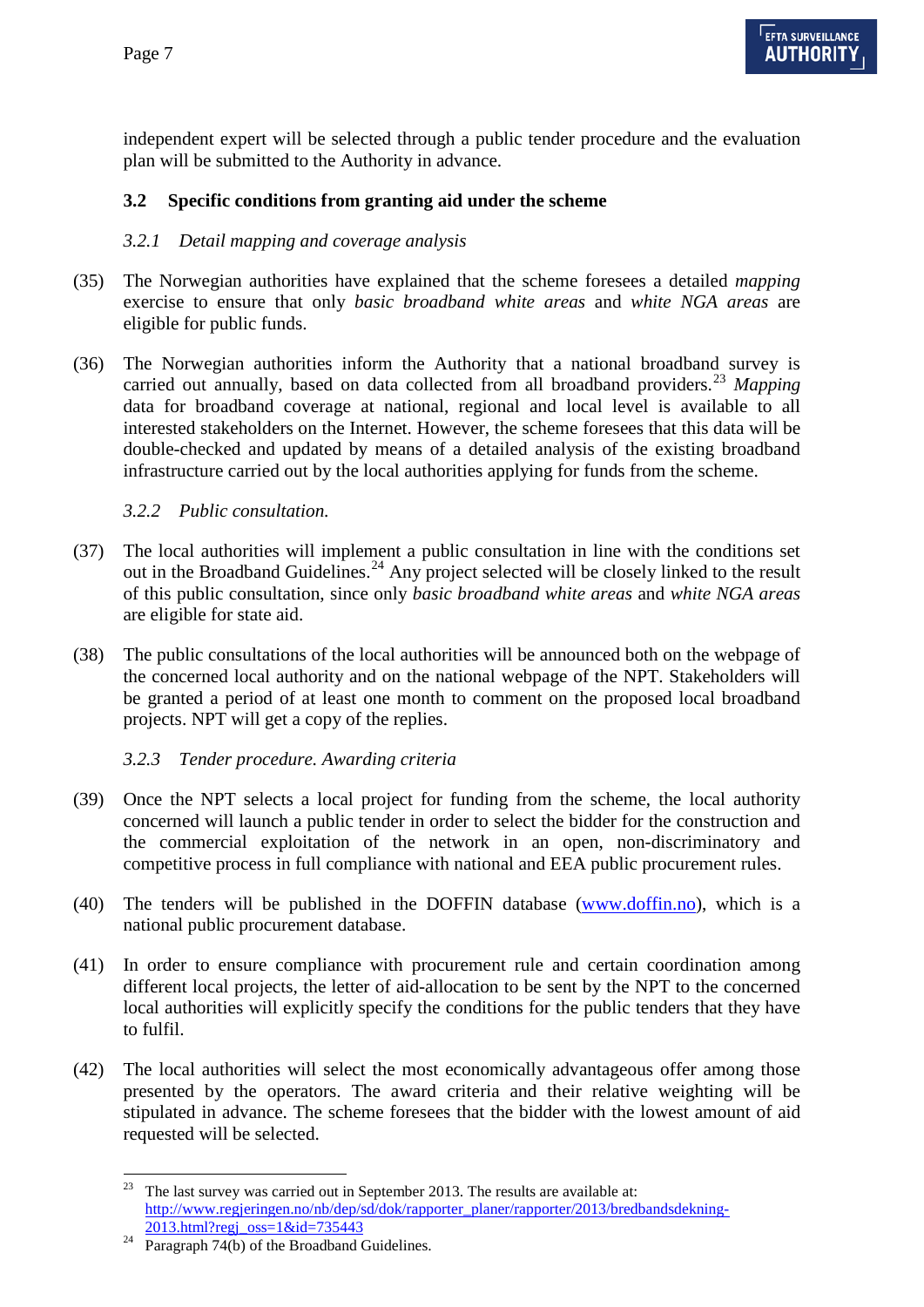# *3.2.4 Technological neutrality*

(43) The scheme will be technology neutral and open for all technical solutions, leaving it to commercial operators to choose the most appropriate technological solutions to provide retail and wholesale broadband services to end users through the new network.

## <span id="page-7-1"></span>*3.2.5 Use of existing infrastructure*

- (44) The scheme envisages that existing infrastructure suitable for broadband deployment (e.g. ducts, trenches, masts, poles, etc.) should be used as far as possible. As a consequence, the concerned local authority will investigate the potential use of existing infrastructure in the target area. The consultation will be done by bilateral contacts with operators and by means of the public consultation to be carried out with stakeholders (see paragraphs [\(37\)](#page-6-5) and [\(38\)](#page-6-6) above). Local authorities will have to prove, while applying for funds under this scheme, that the possible usage of existing infrastructure has been evaluated.
- <span id="page-7-2"></span>(45) Those operators interested in participating in the local tenders, should inform the local authority about its own infrastructure availability.
- <span id="page-7-3"></span>(46) All relevant information about existing infrastructure in the target area would be made publicly available to interested parties during the bidding process. All bidders would receive the same information about the possibilities of using existing infrastructure as a mean to ensure equal treatment and transparency.
- (47) According to the Norwegian authorities, a national database for available infrastructure has not been established in Norway, but local infrastructure development, including broadband, is coordinated by local authorities.
- (48) In addition, network providers with significant market power (SMP) in the relevant markets for broadband access are subject to specific obligations concerning sharing of infrastructure resources, those obligation will be maintained for those operators with SMP within the framework of the scheme.
- (49) The Norwegian authorities clarify that the terms and conditions offered for third party access to passive infrastructure will be specified in the application for state aid filed by the local authority and also outlined in the public tender irrespective of the participation of the owner in the tender itself. However, the terms and conditions for such access are offered on a voluntary basis. This is so because only infrastructure owners who receive state aid (winners of public tenders) and network operators with SMP in broadband markets  $(M4/M5, i.e.$  wholesale markets for LLU and broadband access<sup>25</sup>) have an obligation to meet reasonable requests for access to its own passive infrastructure.

<span id="page-7-0"></span><sup>&</sup>lt;sup>25</sup> Reference is made to the Authority's Recommendation of 5 November 2008 on relevant product and service markets within the electronic communications sector susceptible to ex ante regulation in accordance with the Act referred to at point 5cl of Annex XI to the EEA Agreement (Directive 2002/21/EC of the European Parliament and of the Council on a common regulatory framework for electronic communication networks and services),a s adapted by Protocol I thereto and by the sectoral adaptations contained in Annex XI to that Agreement. Available at: [http://www.eftasurv.int/media/esa](http://www.eftasurv.int/media/esa-docs/physical/15344/data.pdf)[docs/physical/15344/data.pdf](http://www.eftasurv.int/media/esa-docs/physical/15344/data.pdf)

Market 4 refers to the wholesale (physical) network infrastructure access (including shared or fully unbundled access) at a fixed location.

Market 5 refers to wholesale broadband access. This market comprises non-physical or virtual network access including "bit-stream" access at a fixed location. This market is situated downstream from the physical access covered by market 4 listed above.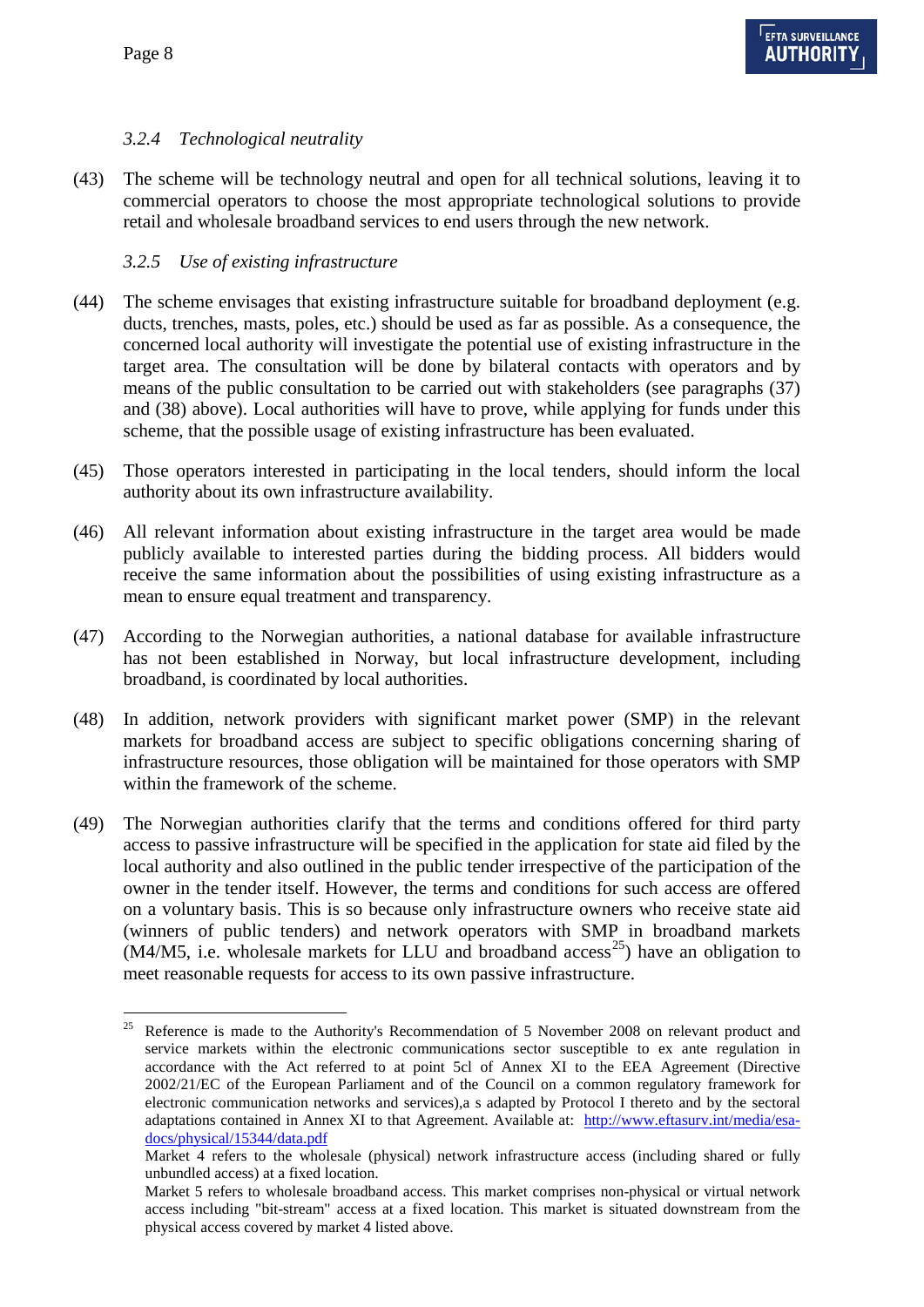<span id="page-8-3"></span>(50) According to the Norwegian authorities, the use of the passive infrastructure will be based on the principles of cost-orientated prices, non-discrimination and transparency.

### *3.2.6 Wholesale access*

### *Wholesale access to subsidised basic broadband networks*

- <span id="page-8-0"></span>(51) The scheme foresees that the selected supplier/operator will have to offer wholesale services and access to the subsidised network to other operators for at least 7 years. However, if the winner of the tender, and therefore the owner of the new subsidised network, is an undertaking holding SMP in the relevant market, the wholesale open access condition will last until the operator is not longer designated as a SMP operator, even if this goes beyond the period of seven years.
- (52) Furthermore, if funds under this scheme are used to build new passive infrastructure elements such as ducts, poles or tubes, access to those shall be open and be unlimited in time.
- (53) Wholesale access will be offered on non-discriminatory terms, enabling third party operators to compete with the selected bidder (when the latter is also present at the retail level). Wholesale access obligations imposed on subsidised basic broadband networks would be aligned with the portfolio of access obligations laid down under the national sectorial regulation. The Norwegian authorities consider that there are no objective technical reasons to justify refusal to grant access to subsidised basic broadband networks. This fact will be specified in the contracts entered into between the winners of the tenders and the project owners.
- (54) Operators of subsidised networks will yearly provide information to the project owners about compliance with the access obligation. The operators will be obliged to inform about the access requests they have had and the conditions of the accesses granted, hereunder prices.
- (55) Operators of subsidised networks will be obliged to publish their reference offers for wholesale access on their websites.
- <span id="page-8-1"></span>(56) If operators of subsidised networks do not respect the obligation of providing wholesale access, the concerned local authority will demand recovery of the aid in full. This rule will also be specified in the contracts entered into between operators and the project owners.

#### *Wholesale access to subsidised NGA networks*

- <span id="page-8-2"></span>(57) The above mentioned conditions for wholesale access to the subsidised basic broadband network will also be fulfilled when aid is granted for the deployment of NGA networks. However, in addition to the condition referred above (paragraphs [\(51\)](#page-8-0) to [\(56\)\)](#page-8-1), the following additional conditions will be imposed on NGA projects:
	- The possibility of effective and full unbundling must be provided;
	- Third party operators must have access to passive and not only active network infrastructure. Apart from bit stream access and unbundled access to the local loop, the access obligation will also include the right to use ducts and poles, dark fibre or street cabinets; and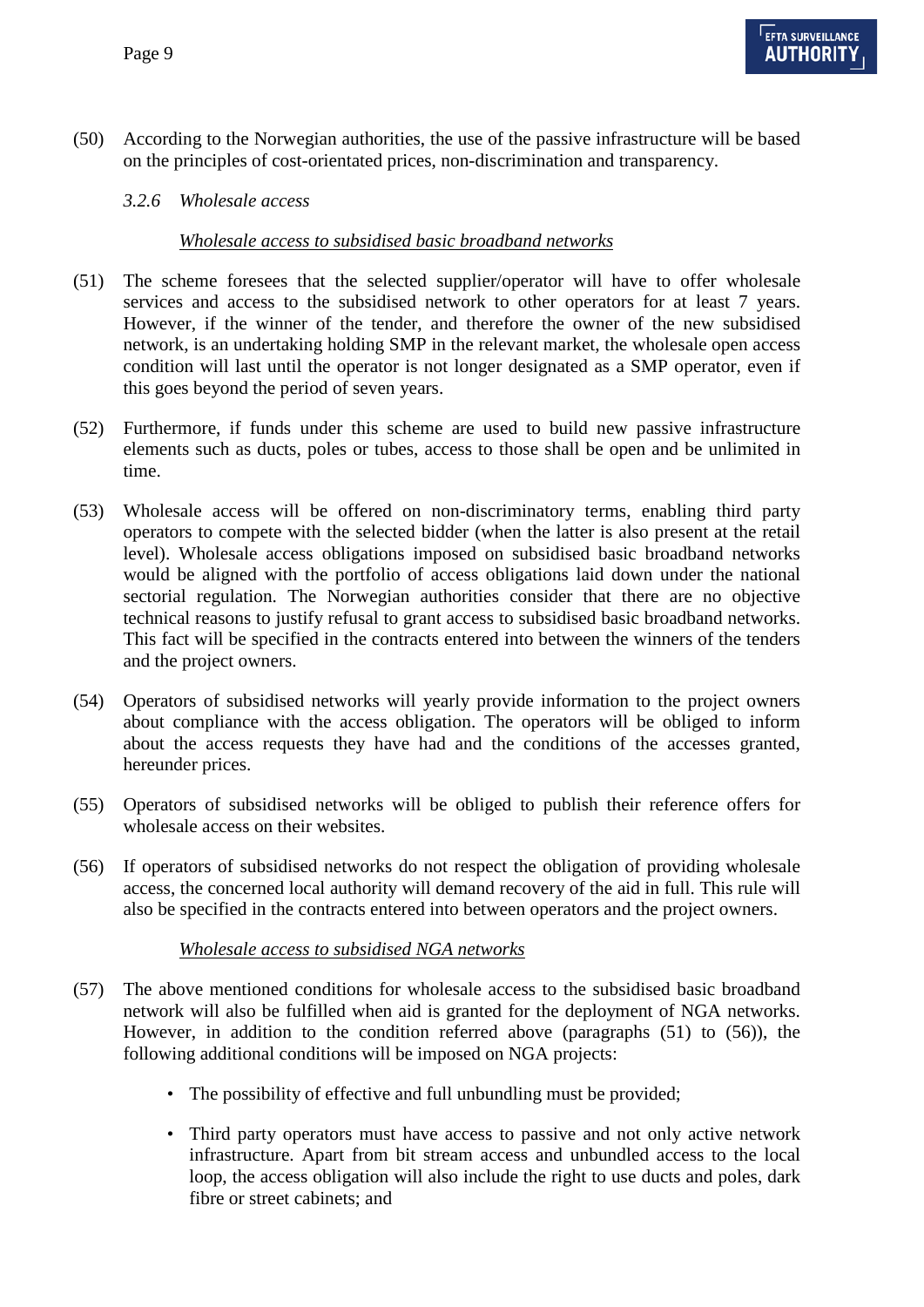- An operator of a subsidised point-to-multipoint topology network will provide effective unbundling via wavelength division multiplexing (WDM) as soon as the access is standardized and commercial available. Until WDM unbundling becomes effective, access to a virtually unbundled product (VULA), as close as possible to physical unbundling, will be offered.
- (58) The Norwegian authorities are of the opinion that there are no objective technical reasons to justify a total refusal to grant access to subsidised NGA networks. However, there might be technical and/or economic reasons justifying refusal of certain types of access. For example, in a passive-optical point-to-multipoint fibre network (PON), physical unbundling at the passive splitter is, for the time being, not considered feasible.  $26$
- (59) As said before, for NGA projects wholesale access have to fulfil all the conditions imposed regarding wholesale access to basic broadband networks and all the extra criteria described in paragraph [\(57\).](#page-8-2) However, the Norwegian authorities believe that, for *small local companies* carrying out broadband projects in areas with low population density, it may not be proportionate to impose the obligation to establishing a wholesale access offer with all access types listed above (paragraph  $(57)$  above), before it can be determined that a reasonable demand<sup>[27](#page-9-0)</sup> for wholesale access actually exists. In their opinion, for *small local companies,* implementing NGA projects in low populated areas, the imposition of all types of access products might disproportionately increase investment costs without delivering significant benefits in terms of increased competition. This would typically be projects of very limited scope, where the selected bidder is not already present on the supply side of the wholesale market. In such cases, the establishing and facilitating of for instance necessary support systems for a wholesale access offer is not considered to be proportional, considering the costs of fulfilling such a requirement relative to the total cost of the project.
- (60) What constitutes an «area with low population density» is determined by the Norwegian regional aid map for 2014-2020. The Authority considers the Norwegian regional aid map for 2014-2020 to be compatible with the principles set out in the Authority's Guidelines on regional state aid for  $2014-2020$  ("the RAG").<sup>[28](#page-9-1)</sup>
- (61) The Norwegian authorities define «*small local company*» on the basis of its annual revenue and geographic presence. If a company has total yearly revenue below NOK 5 million<sup>[29](#page-9-2)</sup> (measured in 2013-NOK - the amount will be subject to indexation), it will be regarded as a small company. A small company that only operates within one county will normally be regarded as a «small local company».<sup>[30](#page-9-3)</sup> The revenue threshold of NOK 5

<http://www.eftasurv.int/media/decisions/91-14-COL-with-map.pdf#page=7>

<span id="page-9-4"></span><sup>&</sup>lt;sup>26</sup> For instance, in its draft explanatory note to the March 2014 draft recommendation on relevant markets (see [http://ec.europa.eu/digital-agenda/en/news/commission-requests-berec-opinion-draft-revised](http://ec.europa.eu/digital-agenda/en/news/commission-requests-berec-opinion-draft-revised-recommendation-relevant-markets)[recommendation-relevant-markets,](http://ec.europa.eu/digital-agenda/en/news/commission-requests-berec-opinion-draft-revised-recommendation-relevant-markets) page 41), the Commission mentions WDM unbundling as a future solution for access in a PON scenario, but there is no mentioning of physical unbundling at the passive splitter. However, if physical unbundling at the passive splitter, contrary to expectation, would be technically/economically feasible sometime in the future, the Norwegian authorities will ensure that also

<span id="page-9-0"></span>this type of access should would be made available for wholesale customers.<br><sup>27</sup> The Norwegian authorities have specified that the term "*reasonable demand*" in this context refers to the

<span id="page-9-1"></span>definition provided in paragraph 76(a) second line of the Broadband Guidelines.<br><sup>28</sup> See the Authority's Decision No 91/14/COL. Available at: [http://www.eftasurv.int/media/decisions/91-](http://www.eftasurv.int/media/decisions/91-14-COL-with-map.pdf) [14-COL-with-map.pdf.](http://www.eftasurv.int/media/decisions/91-14-COL-with-map.pdf)  The map is annexed to the Decision. Available at:

<span id="page-9-3"></span><span id="page-9-2"></span><sup>&</sup>lt;sup>29</sup> Approximately  $\epsilon$ 600,000.<br><sup>30</sup> The exceptions are - in this context - small local companies where the majority of shares are owned by other providers of electronic communication networks and/or services and the total annual revenue of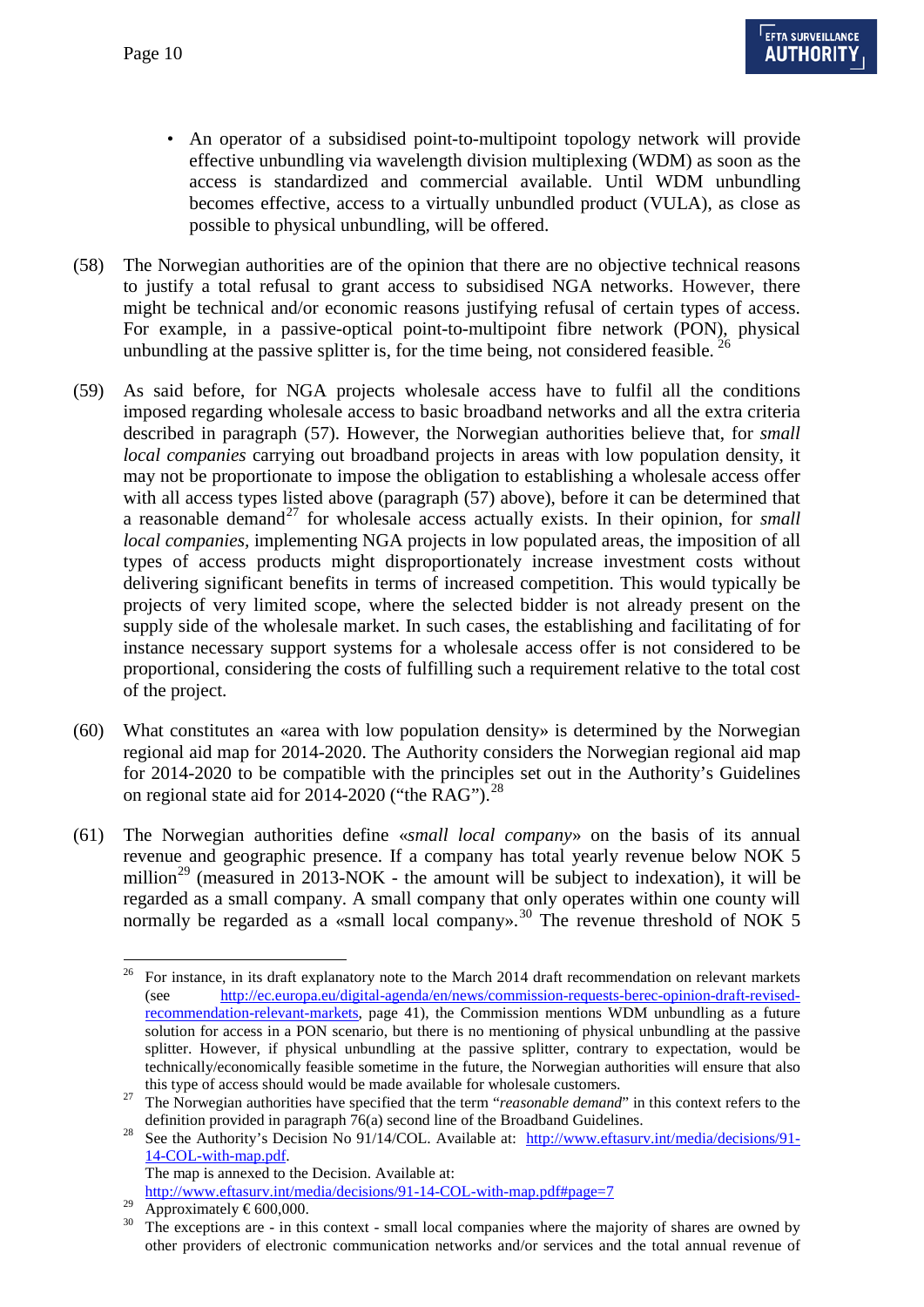-

million and the limited area of operation (county) have been set on the basis that any easing in wholesale access obligations is intended to be the exception of the rule, as wholesale open access is a main compatibility condition for approving the state aid.

(62) As a consequence, small local companies implemented NGA projects in low populated areas will be exempted from the obligation to establishing a wholesale access offer with all access types listed above. However, if it is determined that a reasonable demand for the wholesale access services listed in paragraph [\(57\)](#page-8-2) above actually exists, the winner of the tender will have to provide them.

### *3.2.7 Wholesale price benchmarking*

- (63) In order to ensure effective wholesale access and to minimize potential distortion of competition, the Norwegian authorities have informed the Authority that wholesale access prices will be based on pricing principles set by  $NPT<sup>31</sup>$  $NPT<sup>31</sup>$  $NPT<sup>31</sup>$  for the sectorial regulation and on benchmarks. Wholesale access prices will take into account the aid received by the network operator.<sup>[32](#page-10-0)</sup>
- (64) For the benchmarks, the average published wholesale prices that prevail in other comparable, more competitive areas of the country or the EEA will be used. Contracts between the concerned local authority and selected bidders will contain an obligation to base wholesale prices on available information on such prices in more competitive areas of Norway. Pricing can be based on the information the winner of the bid possesses itself or on information available by other means.
- <span id="page-10-1"></span>(65) Project owners will have to check that wholesale prices are in line with these conditions and therefore that the private operators are not overpricing. The concerned local authority will use the following sources of information (if available) when assessing whether wholesale prices are too-high (i.e. whether there is overpricing):

parent and subsidiary is over NOK 5 million. Also, if a small local company with a network subsidised under this scheme is acquired by a provider of electronic communication networks and/or services during the period of seven years (thus, during the validity of the obligation to provide open wholesale access), and this in turn leads to total yearly revenue of parent and subsidiary over NOK 5 million, it will no longer be regarded as a small local company. In such cases, any easing in wholesale access obligations granted on basis of being a small local company, will no longer apply in the remainder of the aforementioned seven-year period. If the acquiring company is holding significant market power (SMP) in the relevant markets, the wholesale access obligations will be imposed until the acquiring company in

question is no longer designated with SMP, even if that means beyond the seven-year period. The Norwegian authorities have confirmed that the pricing principle for wholesale access to the SMPoperators basic broadband network (copper based LLU and bitstream) is cost-orientation, and the prices shall also be non-discriminatory. Prices for wholesale access to the SMP operator's NGA network (fibre) shall be non-discriminatory, but no direct price regulation is imposed. As a part of NPT's new decisions for broadband markets (markets 4 and 5), NPT will develop a margin squeeze model for NGA wholesale access. The use of such a model could also be relevant in case of complaints related to access to

<span id="page-10-2"></span><span id="page-10-0"></span>subsidized networks.<br>The Norwegian authorities have informed the Authority on how the amount of aid will be taken into account. According to those authorities *"When calculating wholesale prices for establishing accesses (one-off fees), the aid received should be taken into account, as the establishing fees would typically be based mainly on deployment costs. For instance, if 50 % of the deployment costs in a project are covered by state aid under this scheme, the wholesale access establishing fee charged to third parties should be based mainly on the remaining 50 % deployment costs covered by the selected bidder. Monthly wholesale fees in subsidized networks would typically be based mainly on running operating costs, where the aid received for deployment costs should not be taken into account".*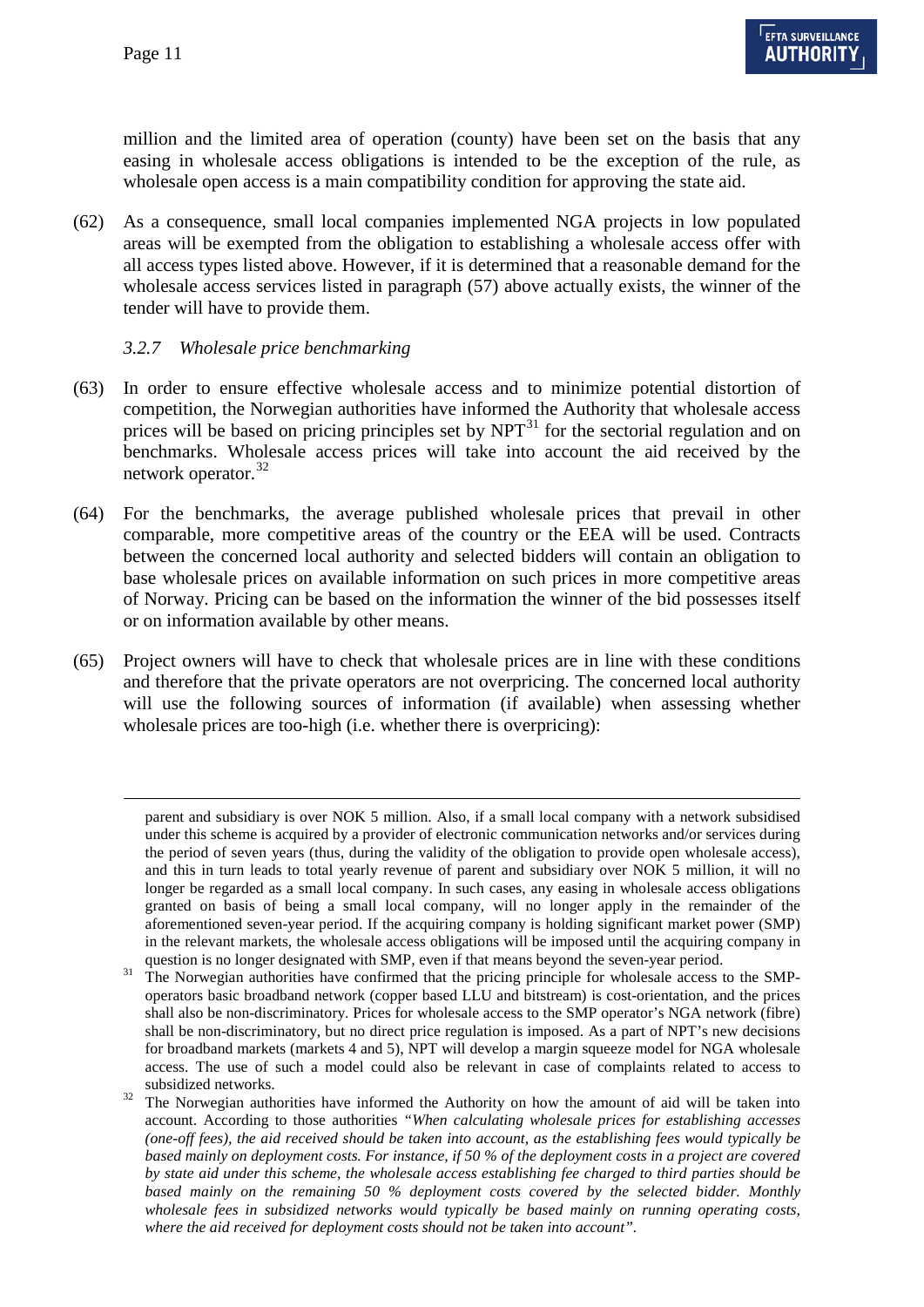- Information from the selected bidders on wholesale prices and conditions they offer in other parts of the country;
- Prices the selected bidders themselves pay for wholesale access in other parts of the country;
- Information available through statistics and market surveys;
- Prices which are published, for example on the WebPages of operators providing wholesale access;
- Information available through companies cooperating with selected bidders;
- Wholesale prices from the SMP-operator (Telenor) in the relevant wholesale markets;
- Regulated prices in Nordic countries, if available and comparable; and
- The Commission's guiding principles in the NGA Recommendation.
- (66) The assessment of whether there is overpricing will be based on the information mentioned above, and will be an overall assessment carried out by the concerned local authority, taking into account all the information referred to above (paragraph [\(65\)\)](#page-10-1). The NPT will assist the local authorities to carry out this assessment, if required. The purpose is to ensure that prices do not deviate significantly from the prices observed in more competitive areas of the country. The Norwegian authorities clarify that the existence of a "significant deviation" will be assessed on a case by case basis. However, in principle, a 10% deviation from comparable offers would be considered as significant.
- (67) The scheme foresees that the selected bidders are in principle free to calculate their charges for wholesale access within the constraints mentioned above. However, nondiscriminatory terms (including prices) is a compatibility condition for projects under this scheme, and the selected bidders cannot charge wholesale customers more than they charge their own retail arm if they also provide retail services.
- (68) The overall assessment will take into account the fact that a part of the costs for the rollout has been paid for by public funds. The selected bidders may not charge prices above market price by reference to higher investment costs in areas covered by measures within the state aid scheme, as these higher investment costs mainly will be paid for by public funds. Open tenders will ensure that selected bidders will not end up with more aid than needed to build the networks.

#### *3.2.8 Monitoring and claw back*

- (69) The operators are selected on the basis of a competitive selection procedure, therefore the Norwegian authorities consider that there is less need to monitor the subsequent development of the profitability of the project. However, the scheme leaves up to the project owners the decision on whether to monitor their projects or not.
- (70) As already mentioned (see paragraph [\(29\)](#page-5-4) above), the total amount of public aid granted for a single project (under this or any other state aid scheme or individual aid measure) will not exceed EUR 10 million. Therefore, in line with paragraph 74(i) of the Broadband Guidelines, no claw-back mechanism is provided for in the state aid scheme.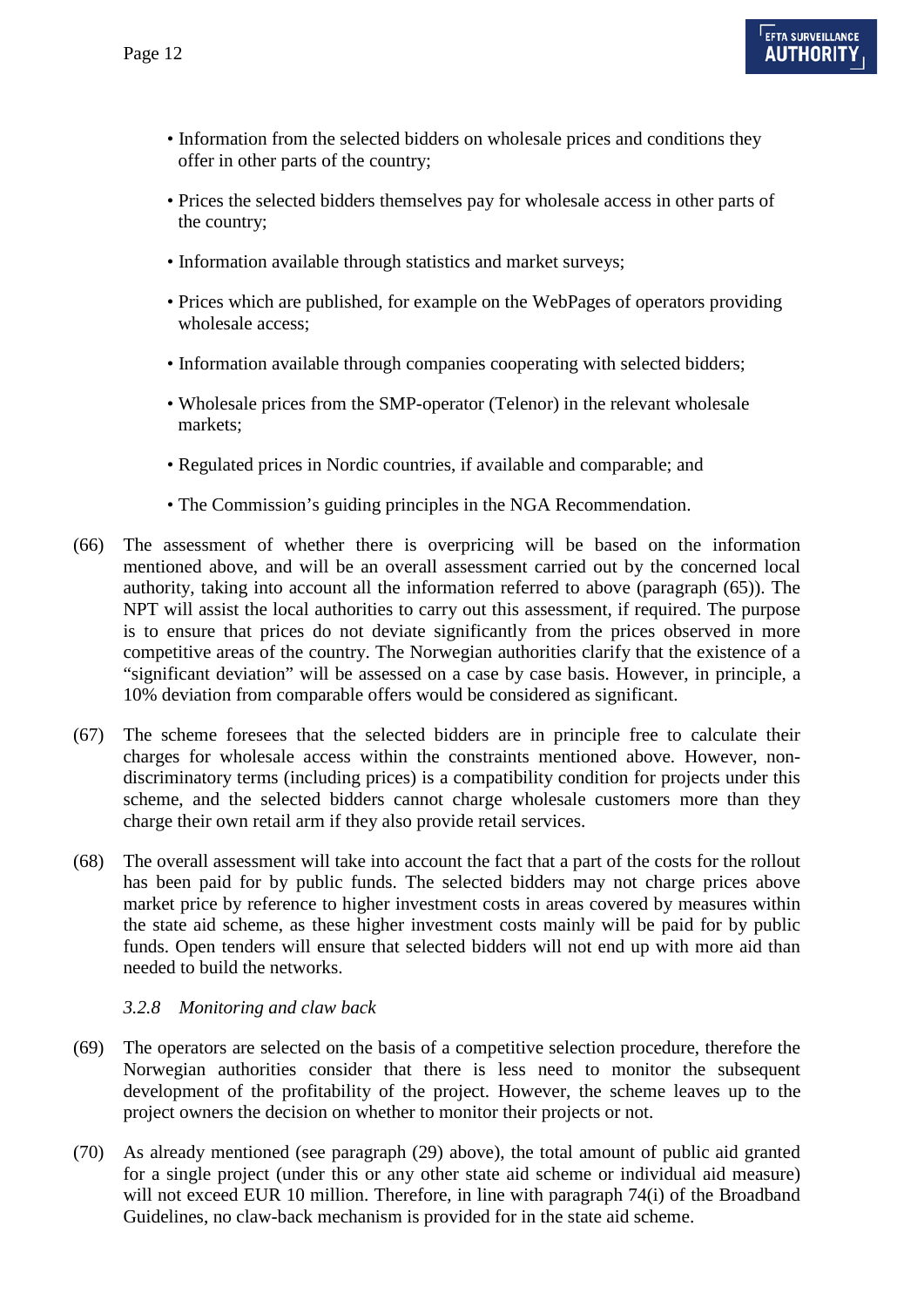# <span id="page-12-3"></span>*3.2.9 Transparency*

(71) In order to ensure a high level of transparency for the use of public funds, the Norwegian authorities have informed the Authority that all relevant information concerning the state aid scheme and the individual aid awarded will be made publicly available. In particular, the full text of the approved aid scheme and its implementation provisions, name of the beneficiaries, the aid amount, the aid intensity and the used technologies of each eligible project will be available for 10 years on the national web page of the NPT, after the approval decision of each project has been adopted.

# *3.2.10 Reporting*

(72) NPT will report, every two years, key information on the implementation of the scheme to the Authority.

# **4. Comments by the Norwegian authorities**

- (73) The Norwegian authorities do not dispute that the intended measure classifies as state aid that requires an individual notification to the Authority. However, they argue that the aid should be declared compatible under Article  $61(3)(c)$  of the EEA Agreement in combination with the Broadband Guidelines, due to the following reasons.
- (74) The Norwegian authorities believe that the scheme will contribute to the achievement of an objective of common interest within the EEA, i.e. the development of broadband availability in the country. In their opinion, ensuring broadband connectivity in basic broadband white areas and improving coverage in NGA white areas will contribute towards achieving the goals set up in the Digital Agenda.
- (75) The Norwegian authorities also argue that the scheme responds to a market failure since only white areas are eligible for funding, thus, areas where the market does not provide the required services to households and business and, where state aid can be a useful and necessary instrument to correct the market failure.
- <span id="page-12-1"></span>(76) State aid, in the form of direct grants, is considered to be the appropriate instrument since other solutions and initiatives, such as for instance *ex ante* regulation, are not sufficient to solve the problem related to the lack of infrastructure investments. The same refers to SMP regulation. According to the Norwegian authorities, SMP regulation has contributed to establish more competition, both on the service and on infrastructure level, which in turn has led to faster broadband rollout in certain areas of Norway. However, SMP regulation will not lead to rollout of broadband networks in areas considered nonprofitable.
- (77) The Norwegian authorities recall that several conditions are imposed to ensure that the aid is limited to the minimum necessary and therefore to avoid unnecessary distortion of competition. Moreover, according to the Norwegian authorities, the fact that the scheme only covers white areas ensure a limited negative effect on competition since public intervention will only take place in areas where no private offer exists and no private investment is foreseen in the coming three years.
- <span id="page-12-2"></span><span id="page-12-0"></span>(78) Finally, the Norwegian authorities believe that the scheme ensures a "*step change*" in terms of broadband availability as defined by the Broadband Guidelines. [33](#page-10-2) Accordingly, a step change exist when, as a result of the public intervention, private bidders will

 <sup>33</sup> Paragraph 47 of the Broadband Guidelines.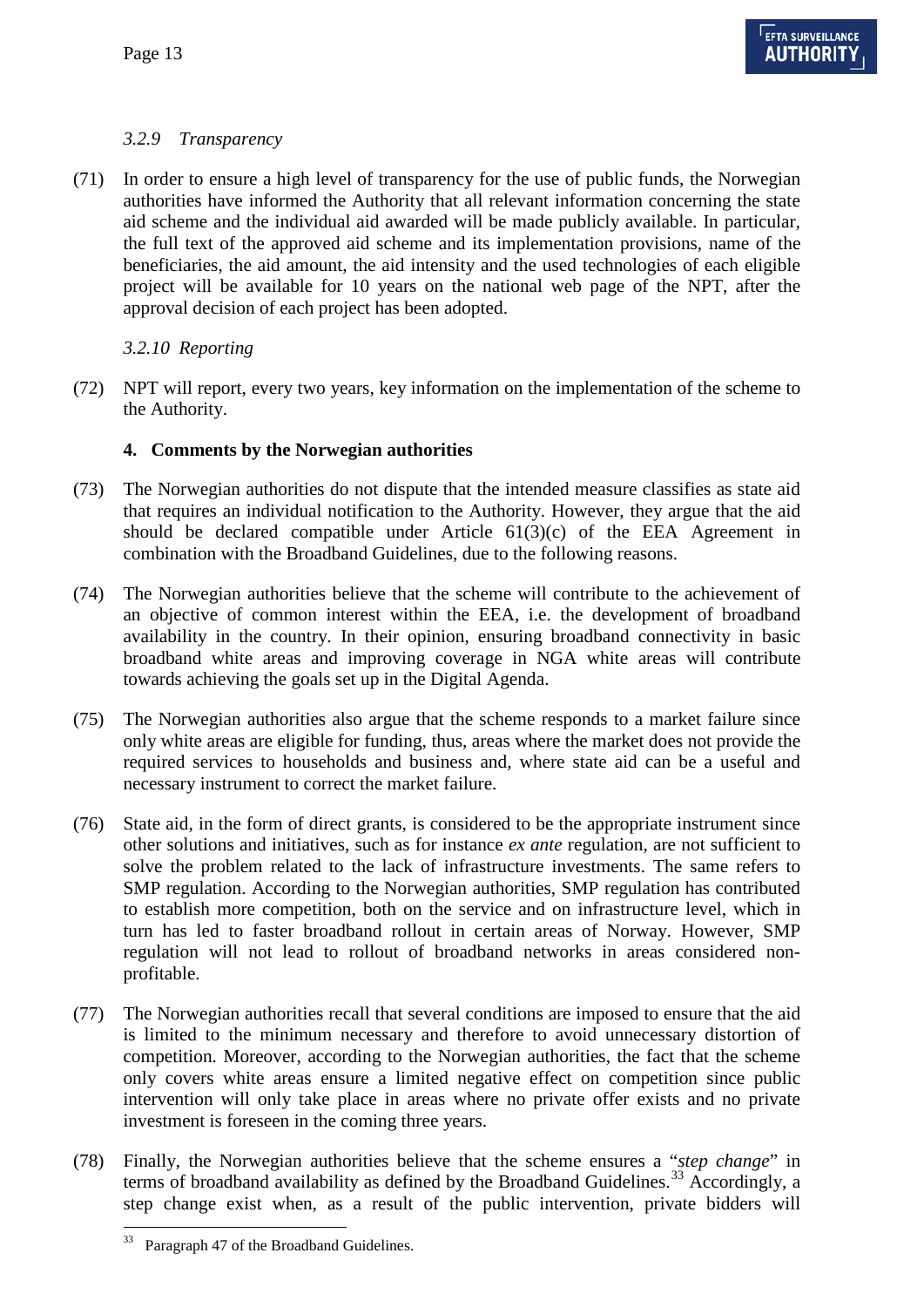undertake investments in broadband networks and the subsidised infrastructure will bring significant new improvements to the market in terms of broadband services availability, capacity and speed.

### **II. ASSESSMENT**

### **1. The presence of state aid within the meaning of Article 61(1) of the EEA Agreement**

(79) Article 61(1) of the EEA Agreement reads as follows:

*"Save as otherwise provided in this Agreement, any aid granted by EC Member States, EFTA States or through State resources in any form whatsoever which distorts or threatens to distort competition by favouring certain undertakings or the production of certain goods shall, in so far as it affects trade between Contracting Parties, be incompatible with the functioning of this Agreement."*

- (80) Consequently, the Authority will assess whether the funding of the scheme for rollout in Norway constitutes state aid, by asking the following questions:
	- Is the support granted by the State or through State resources?
	- Does the measure provide an economic advantage?
	- Does it favour certain undertakings or the production of certain goods, i.e. is the measure selective?
		- Is it liable of distorting competition and affecting trade between the Contracting Parties to the EEA Agreement?

### **1.1 Presence of state resources**

<span id="page-13-0"></span>(81) The aid measure must be granted by the State or through state resources. In the case at hand, the scheme will be financed (i) by the national State budget (State budget for 2014, chapter 1380 post 70, and chapter 551, post 61), and (ii) by local authorities,  $34$  therefore state resources are directly involved.

### **1.2 Economic advantages to undertakings**

(82) Firstly, for a measure to be covered by Article 61(1) of the EEA Agreement, it has to be granted to (an) undertaking(s). The concept of an undertaking encompasses every entity

The Authority recalls that the term "state" for the purpose of Article 61(1) of the EEA Agreement covers all bodies of the state administration, from the central government to the city level or the lowest administrative level as well as public undertakings and bodies. As a consequence, municipal and county resources are considered to constitute state resources within the meaning of Article 61 of the EEA Agreement. See the EFTA Surveillance Authority's Decision No 55/05/COL*, to close the formal investigation procedure provided for in Article 1(2) in part I of Protocol 3 to the Surveillance and Court Agreement with regard to the sale of 1 744 rental apartments in Oslo (Norway)*.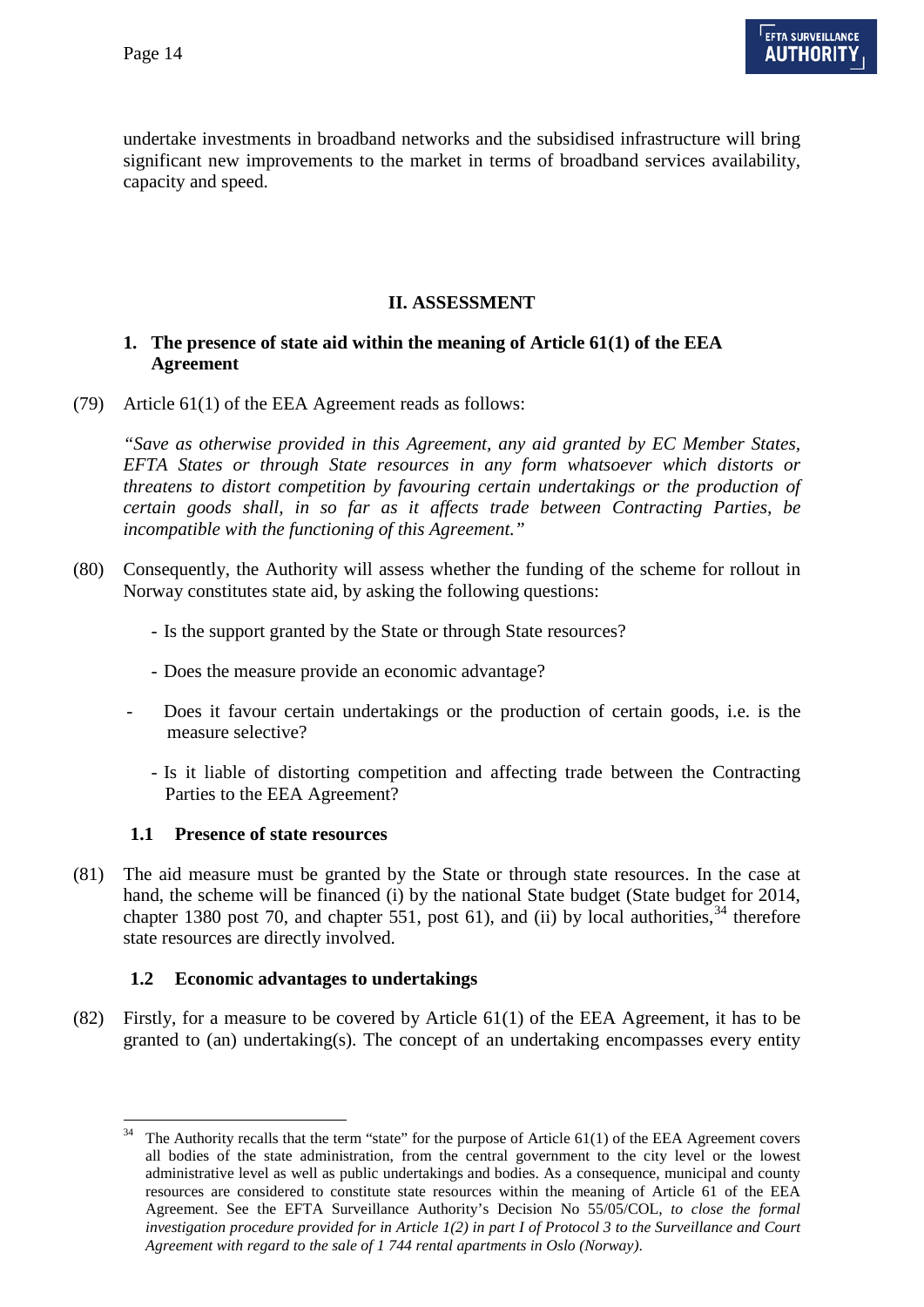engaged in an economic activity.<sup>[35](#page-13-0)</sup> Any activity consisting in offering goods and services on a given market is an economic activity. [36](#page-14-0)

- (83) The scheme at hand will allow an economic operator (i.e. the winner of the public tenders) to deploy new broadband networks.<sup>[37](#page-14-1)</sup> Those economic operators will manage and commercially exploit the new infrastructure by offering wholesale services to other third party electronic communications operators. All of them will be able to provide retail broadband services through the subsidised network. The provision of broadband services (both wholesale and retail services) is considered to be an economic service, since these are provided against remuneration and also offered by private telecom operators. The aid will, therefore, be granted to undertakings within the meaning of Article 61(1) of the EEA Agreement.
- (84) Secondly, the aid measure must confer on the beneficiaries an economic advantage, which it would not have obtained under normal market conditions.<sup>[38](#page-14-2)</sup> A state aid measure can take different form, and must be assessed in relation to their effects.<sup>[39](#page-14-3)</sup> The most common form of such an advantage is the granting of a subsidy, i.e. a payment in cash or in kind made in support of an undertaking other than the payment by the purchaser or consumer for the goods or services, which it produces.<sup>[40](#page-14-4)</sup>
- (85) In the present case, direct cash subsidies will be granted to the winner of the local public tenders. Co-financing the investments amounts to an economic advantage, since their cost should have normally be covered by the private operator's budgets. The aid will allow the selected operator to rollout new broadband network on conditions not otherwise available on the market. In addition, the financial support might enable the successful bidder to conduct its future commercial activities in respect of the network under conditions which would not otherwise have existed in the absence of the measure.
- (86) Moreover, due to the public co-financing of the project, third party electronic operators may obtain reductions of wholesale prices for access to the infrastructure. They may get an advantage through the terms and conditions established for the wholesale access that would not apply without the state aid. This translates into a potential indirect economic

 <sup>35</sup> Case C-41/90 *Höfner and Elser* [1991] ECR I-1979, paragraph 21; Case C-222/04 *Cassa di Risparmio di Firenze and Others* [2006] ECR I-289, paragraph 107 and the case-law cited; Case C-205/03 P *FENIN* v *Commission* [2006] ECR I-6295, paragraph 25; Case T-443/08 and T-455/08 *Freistaat Sachsen and Land Sachsen-Anhalt v Commission* [2011] ECR II-01311, paragraph 88 and Case C-49/07 *MOTOE* [2008] ECR I-4863, paragraph 21. See also Case E-1/12, *Den Norske Forleggerforeing v EFTA Surveillance Authority,* EFTA Ct. Rep [2012] p. 1040. <sup>36</sup> See *inter alia* Case C-218/00 *Cisal* [2002] ECR I-691, paragraph 23; Case C-205/03 P *FENIN v* 

<span id="page-14-0"></span>*Commissio*n [2006] ECR I-6295, paragraph 25; Case 118/85 *Commission* v *Italy* [1987] ECR 2599, paragraph 7; Case C-35/96 *Commission* v *Italy* [1998] ECR I-3851, paragraph 36 and joined Cases C-

<span id="page-14-1"></span><sup>180/98</sup> to C-184/98 *Pavlov and Others* [2000] ECR I-6451, paragraph 75*.* <sup>37</sup> According to paragraph 7 of the Broadband Guidelines, the construction of a broadband network infrastructure with a view of its future commercial exploitation constitutes an economic activity. See also

<span id="page-14-2"></span>the case-law thereby cited.<br>
38 Case C-301/87 *France v Commission* [1990] ECR I-307, paragraph 41; Case 30/59 *De Gezamenlijke Steenkolenmijnen v High Authority of the European Coal and Steel Community* [1961] ECR 50, paragraph 19; Case C-241/94 *France v Commission (Kimberly Clark)* [1996] ECR I-4551, paragraph 34 and Case T-109/01 *Fleuren Compost* [2004] ECR II-132, paragraph 53.

<span id="page-14-3"></span><sup>39</sup> Case C-124/10 P *Commission* v *EDF and Others* [2012] ECR I-0000, paragraph 77 and the case-law cited. See also joined cases C-399/10 and C -401/10 P, *Bouygues v Commission*, not yet published,

<span id="page-14-4"></span>paragraph 102. <sup>40</sup> Case 30/59 *De Gezamenlijke Steenkolenmijnen v High Authority of the European Coal and Steel Community* [1961] ECR 50, paragraphs 9 et seq.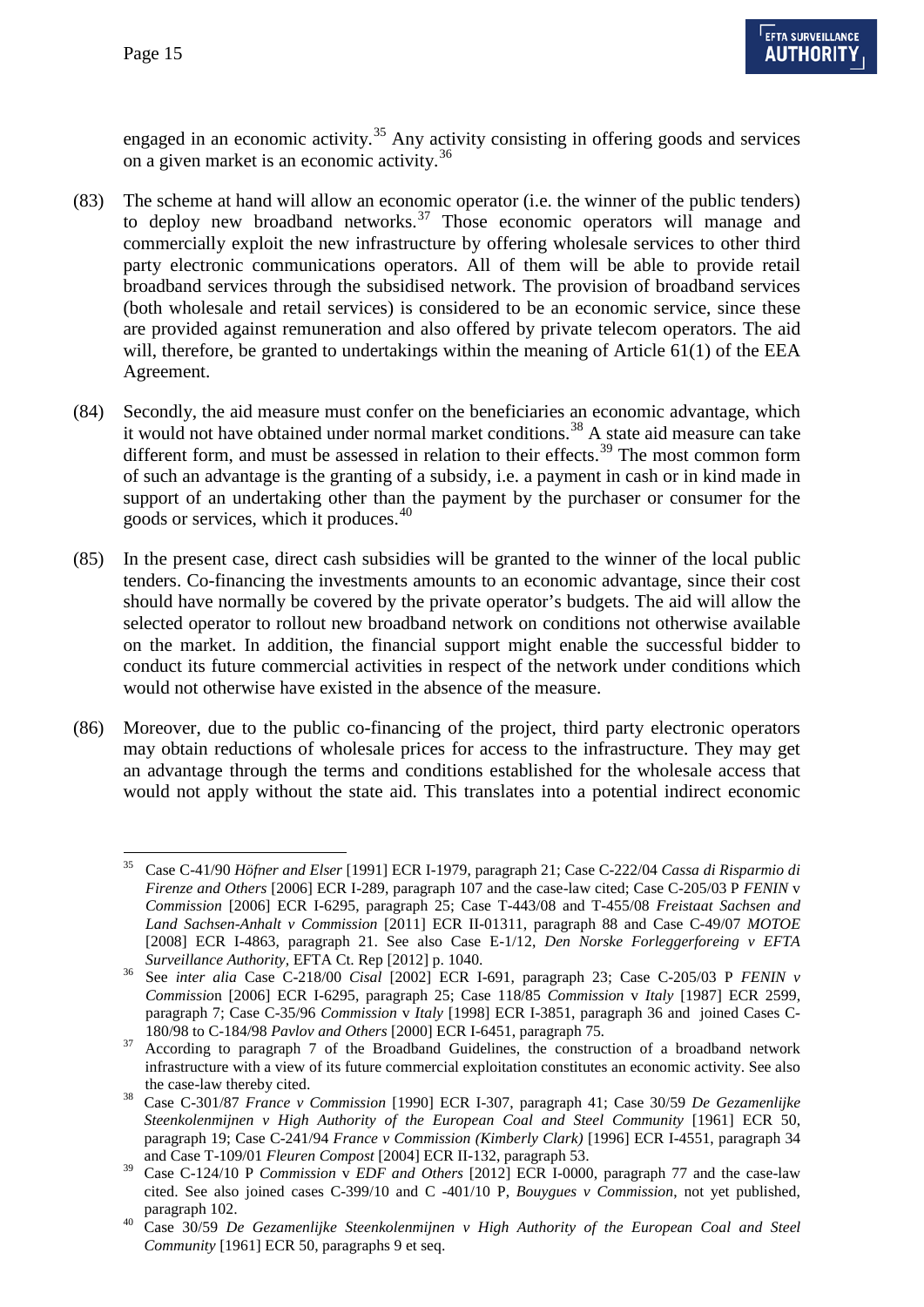advantage to third party operators that would not be available to them without the state intervention.

(87) Finally, the Authority notes that the scheme aims at improving the provision of existing broadband services to business users and residential users. Whereas residential users are not subject to state aid rules, businesses in the targeted areas will ultimately benefit from the improved broadband services and coverage in comparison with what would be provided on a purely commercial basis.

## **1.3 Selectivity**

- (88) The aid measure must be selective in that it favours *"certain undertakings or the production of certain goods".*
- (89) Public funding from the scheme will only be granted to a close circle of beneficiaries which are active only in certain segments of the overall electronic communications services market: $41$  i.e. (i) the successful tenderer of each of the local projects, and (ii) the third party electronic operators contracting with him. As a consequence, the measure will be selective.
- (90) However, the measure does not appear to be selective with regard to the business users of the subsidised network, since access to the subsidised infrastructure is open to all sectors of the economy.<sup>[42](#page-15-0)</sup>

## **1.4 Distortion of competition and effect on trade between Contracting Parties**

- (91) It is established case law that a measure distorts or threatens to distort competition in a way that affects trade between Contracting Parties if it strengthens the position of the recipient compared with other companies $43$  and if the recipient is active in a sector, in which trade between Contracting Parties takes place.<sup>[44](#page-15-2)</sup>
- (92) The scheme has the potential to distort competition. Public involvement in deploying infrastructure to provide electronic communications services strengthen the position of the selected supplier in relation to its competitors. In particular, state support to rollout new broadband networks might reduce profitability and crowd out investment by alternative market players that might be willing to invest in the targeted area or parts of it in the middle to long term. In fact, due to the state aid granted to a competitor, existing operators might reduce capacity or potential operators may decide not to enter into the market. Distortions of competition are likely to occur if the beneficiary of the aid is a SMP operator, since its market position will be reinforced.

<span id="page-15-2"></span>

<span id="page-15-3"></span><span id="page-15-0"></span><sup>41</sup> See paragraph 9 of the Broadband Guidelines. <sup>42</sup> See paragraph 9 of the Broadband Guidelines. See also the Authority's Decision No 444/13/COL *on the* 

<span id="page-15-1"></span>deployment of a Next Generation Access network in the municipality of Skeiða- and Gnúpverjahreppur.<br>
<sup>43</sup> Case 730/79 Philip Morris Holland BV v Commission [2005] ECR, 2671, paragraph 11.<br>
<sup>44</sup> Case 102/87 *France v Commi Commission* [2002] ECR I-289, paragraph 85, Case C-280/00 *Altmark Trans GmbH and Regierungspräsidium Magdeburg v Nahverkehrsgesellschaft Altmark GmbH (Altmark)* [2003] ECR I-7747, paragraph 77, Case T-55/99 *Confederación Española de Transporte de Mercancías (CETM) v Commission* [2000] ECR II-3207, paragraph 86.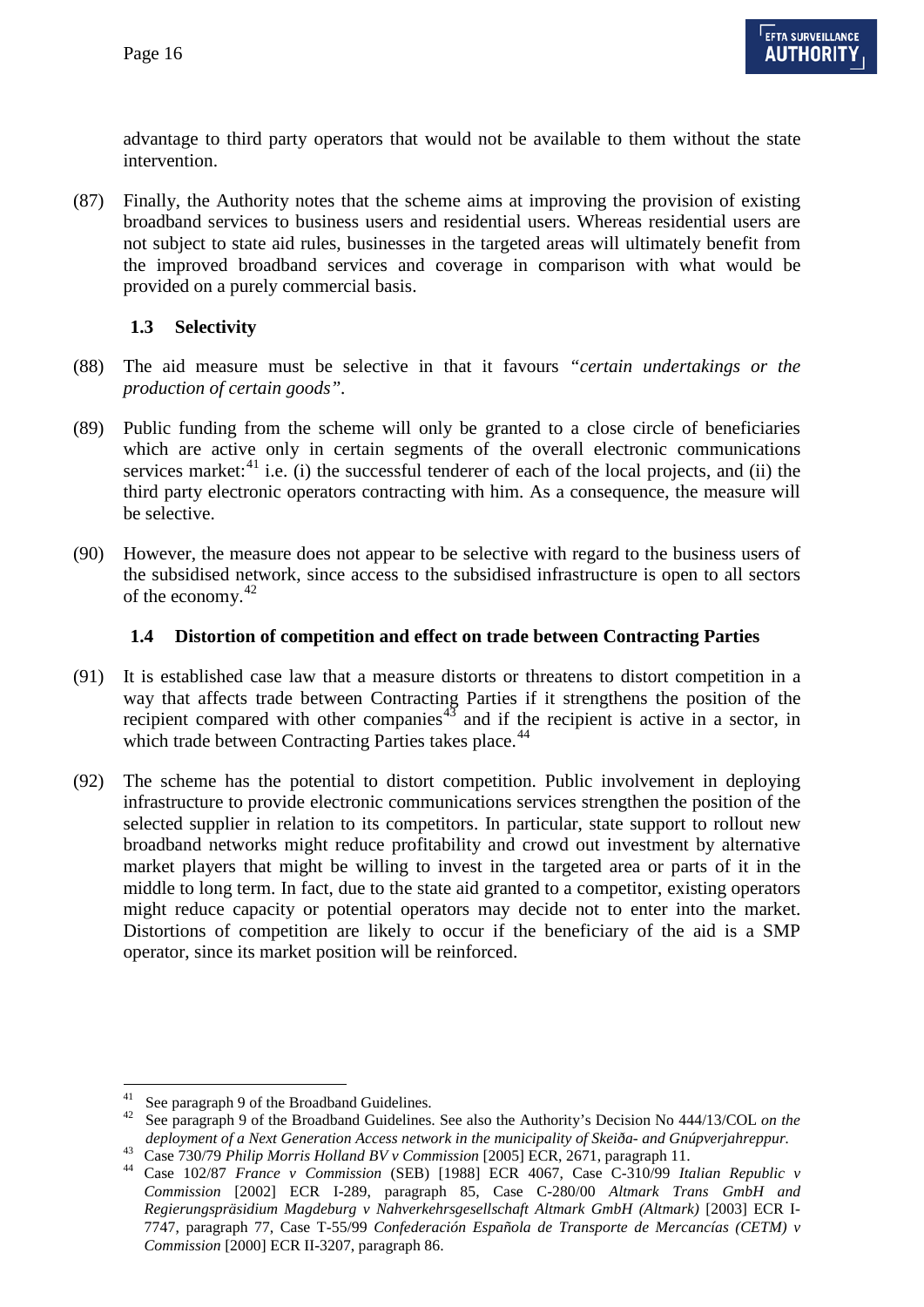(93) The State intervention has also a potential effect on trade since the markets for electronic communications services (including the wholesale and the retail broadband markets) are open to trade and competition between operators and service providers across the EEA.<sup>[45](#page-15-3)</sup>

### **1.5 Conclusion**

(94) In light of the above, the Authority concludes that the proposed measure constitutes state aid within the meaning of Article 61(1) of the EEA Agreement in favour of the successful tenderer of each of the local projects, and the third party electronic operators contracting with him.

## **2. Procedural requirements**

- (95) Pursuant to Article 1(3) of Part I of Protocol 3, *"[t]he EFTA Surveillance Authority shall be informed, in sufficient time to enable it to submit its comments, of any plans to grant or alter aid (…). The State concerned shall not put its proposed measures into effect until this procedure has resulted in a final decision"*.
- (96) By submitting a notification of the scheme by letter dated 11 April 2014, the Norwegian authorities have complied with the notification requirement.
- (97) The Authority can therefore conclude that the Norwegian authorities have respected their obligations pursuant to Article 1(3) of Part I of Protocol 3.

## **3. Compatibility of the aid**

- (98) The Authority has assessed the compatibility of the planned measure according to Article 61(3)(c) of the EEA Agreement in light of the Broadband Guidelines. The Broadband Guidelines contain a detailed interpretation of Article 61(3)(c) of the EEA Agreement in this sector. In particular, section 2.5 of the Broadband Guidelines explains the methodology to carry out the legal assessment of broadband state aid measures.
- (99) The scheme targets "*basic broadband white areas*" and "*NGA white areas*", as defined in paragraphs [\(20\)](#page-3-2) and [\(21\)](#page-4-6) above; these are areas where no basic broadband or NGA networks currently exist and where there are no credible deployment plans from private operators in the coming near future (see footnote 13 above).
- (100) Taking into account this fact, the Authority considers that the scheme has to be assessed under the conditions laid down in sections 3.4 and 3.5 of the Broadband Guidelines; it is not necessary to carry out an in-depth compatibility assessment<sup>[46](#page-16-0)</sup> (see section 3.2.2 and section 3.3.2 of the Broadband Guidelines).

 <sup>45</sup> See the Authority's Decision No 231/11/COL *on the rapid deployment of a NGA network in rural areas of the municipality of Tromsø.* See also Commission's Decision in Cases N237/2008 – *Germany,* 

<span id="page-16-0"></span>*Broadband support in Niedersachsen* and N33807- *Italy. National broadband plan Italy.* <sup>46</sup> The Broadband Guidelines foresees an in-depth assessment of broadband projects to be implemented in "*grey areas"* See paragraphs 63 and seq. of the Broadband Guidelines. "*Grey areas"* are defined as those areas where de facto a monopoly or a lack of sufficient competition exist ("*grey basic broadband areas*" areas are defined in paragraph 63 of the Broadband Guidelines and "*grey NGA areas*" are defined in paragraph 72 of the same Guidelines). In those areas, State intervention can be permitted but only under certain strict circumstances and following a thorough assessment.

<span id="page-16-1"></span>The Guidelines also define "*black areas*" where more than one network exists or will be deployed in the coming three years (cf. paragraph 68 of the Broadband Guidelines for the definition of "*black basic broadband areas*" and paragraph 73 for the definition of "*black NGA areas*"). In these areas it can be assumed that there is no market failure. As a consequence, in line with the Broadband Guidelines, in the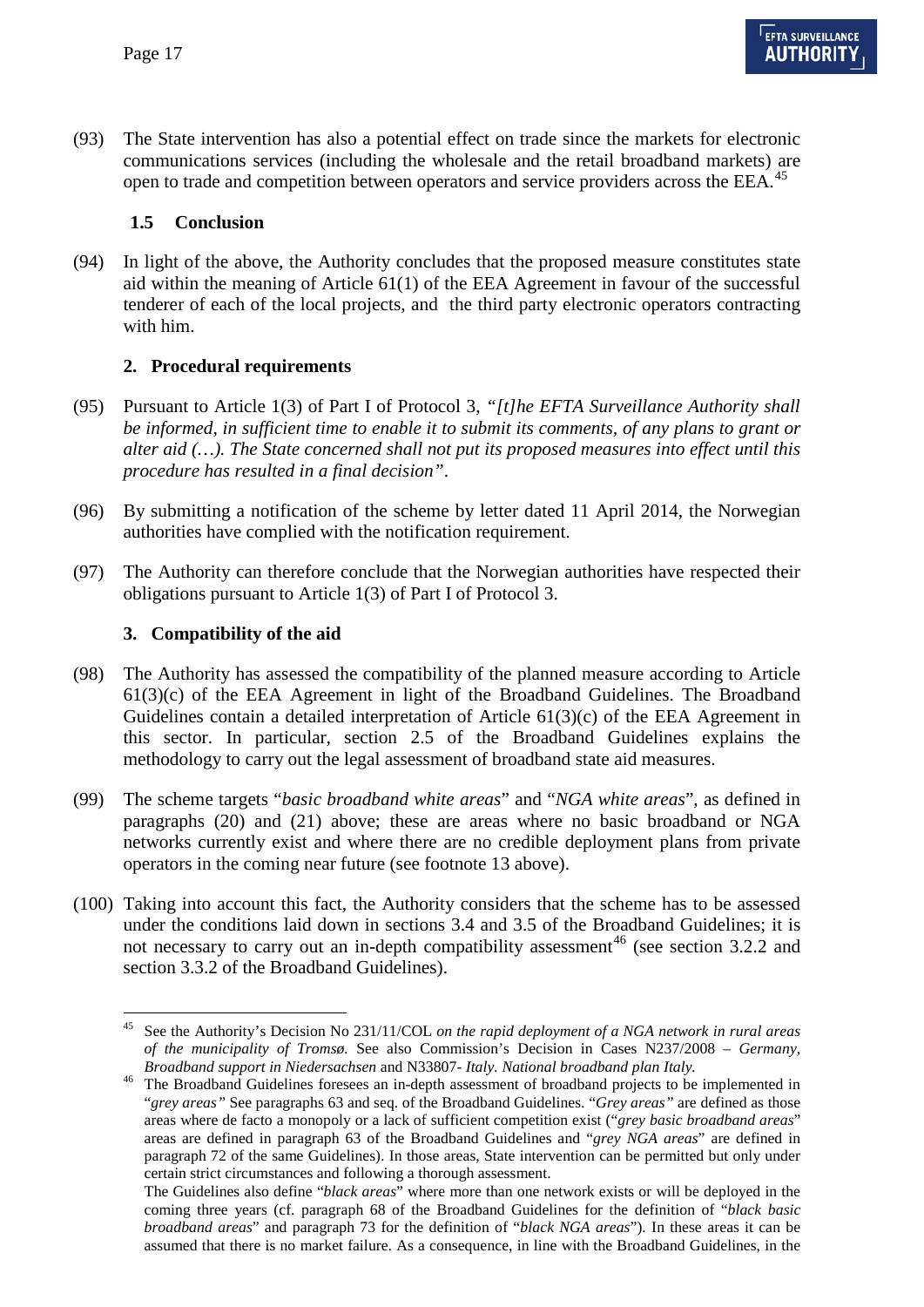# **3.1 Balancing test and its application to the state aid scheme**

- (101) In the assessment of compatibility of state aid to deploy broadband networks, the Authority balances the positive impact of the aid measure in reaching an objective of common interest against its potential negative side effects, such as distortions of trade and competition (a so-called "balancing test").
- (102) In applying the balancing test, the Authority assesses the following questions:  $47$

(a)Is the aid measure aimed at a well-defined objective of common interest?

- (b) Does the proposed aid address a market failure or other objective?
- (c) Is the aid well designed to deliver the objective of common interest? In particular:
	- (i) Is state aid an appropriate policy instrument, *i.e.* are there other, better-placed instruments?
	- (ii) Is there an incentive effect, *i.e.* does the aid change the behaviour of undertakings?
	- (iii) Is the aid measure proportional, *i.e.* could the same change in behaviour be obtained with less aid?
- (d) Are the distortions of competition and the effect on trade limited, so that the overall balance is positive?
- (103) In line with the Broadband Guidelines, $48$  in applying the balancing test, the Authority considers the objective of the measure, its design and the need to limit distortions of competition.

### *3.1.1 Objective of the measure*

- 3.1.1.1 State aid in white areas
- (104) The Authority underlines that the scheme exclusively relates to basic broadband white areas and NGA white areas.
- (105) The Authority believes, in line with the Guidelines of Broadband, that these areas are, in principle, eligible for state aid since it promotes territorial, social and economic cohesion and addresses a proven market failure. However, in order to define the measure as compatible with the EEA Agreement, certain conditions must be fulfilled. Those conditions will be assessed in the following subsections.

### 3.1.1.2 Well-defined objective of common interest

<span id="page-17-1"></span>(106) The Authority agrees with the Norwegian authorities that broadband connectivity is a key component for economic and social development. The scheme is fully in line with "A Digital Agenda for Europe".

-

absence of a clearly demonstrated market failure, the support for the rollout of new broadband infrastructure would be declared incompatible state aid.<br><sup>47</sup> See paragraph 29 of the Broadband Guidelines.<br><sup>48</sup> Paragraph 29 of the Broadband Guidelines.

<span id="page-17-0"></span>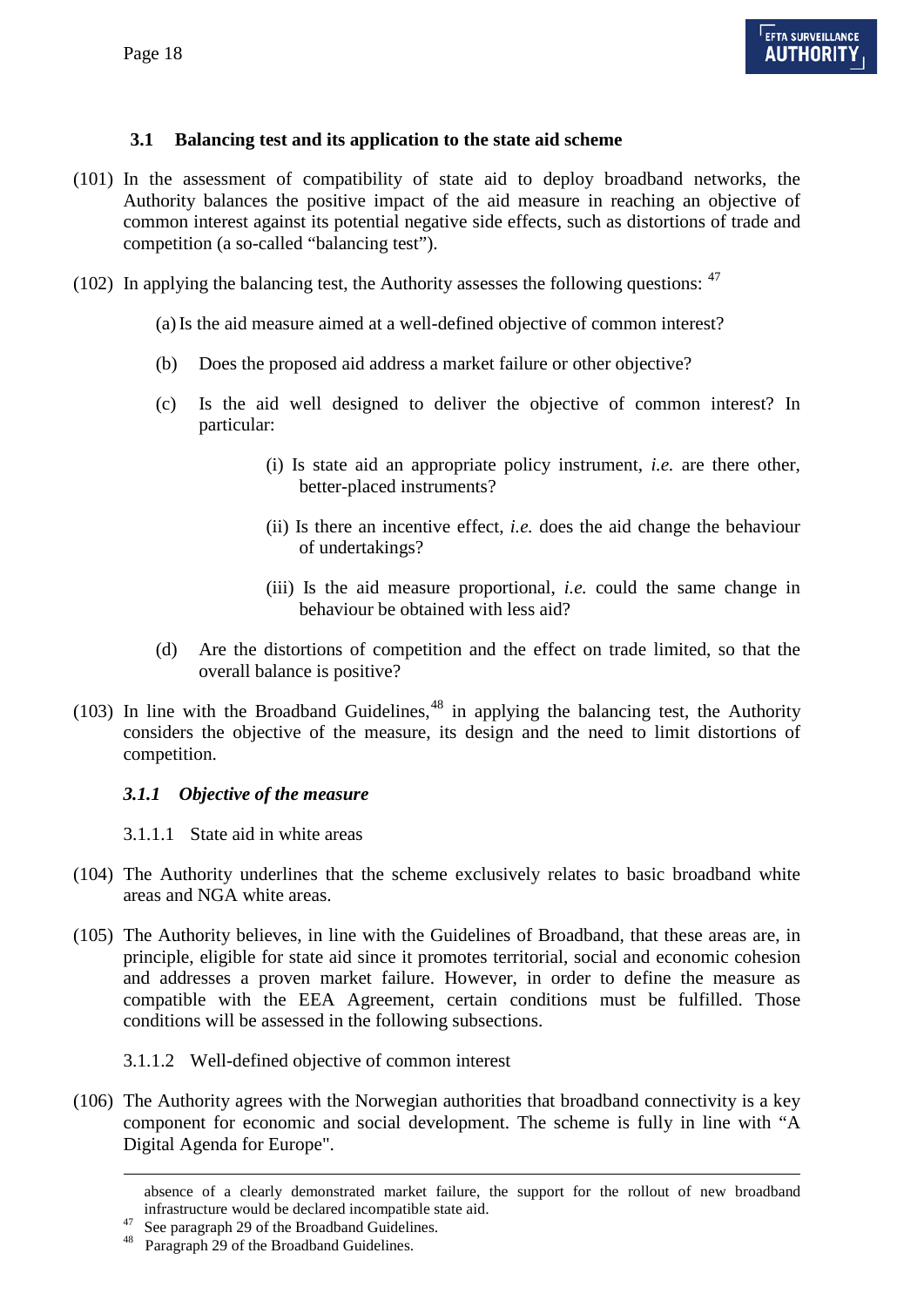- (107) The Europe 2020 strategy recognises the importance of broadband projects in order to accelerate the contribution of broadband technologies to growth and innovation in all sectors of the economy and to social and regional cohesion. The deployment of new basic and/or NGA broadband networks contributes to job creation as well as to improving health and education services in the target areas.
- (108) Moreover, the roll-out of a broadband network contributes to reducing the *"digital divide"* that sets apart areas or regions within a country where affordable and competitive broadband services are on offer and areas where such services are not. The Authority can agree that without public intervention there is a real risk of an emergence of a *"digital divide"* between the Norwegian regions, mainly between rural and urban areas. This could lead to the economic and social exclusion of the local inhabitants and undertakings, and could also lead to further depopulation from already sparsely populated areas. Although there are several reasons for digital divides, one of the most important ones is lack of adequate broadband infrastructure.
- (109) Furthermore, the Authority recalls that providing broadband services to all European citizens by 2013 is one of the main goals of the European Digital Agenda (see footnote 5).
- (110) As a conclusion, the Authority agrees that the scheme, by deploying new broadband networks in *basic broadband white areas* pursues a genuine cohesion and economic development objectives, which is considered to be a well-defined objective of common interest. This would ensure that all Norwegian citizens are offered good quality basic broadband services, thus, including the remaining 0.4% of the population currently not been covered, in a more rapidly manner, than would occur without the scheme.
- (111) The Broadband Guidelines also refer to the risk of a new digital "*NGA divide*" (cf. paragraph 55), thus, differences between areas that will be covered by NGA networks and those that will not be covered.<sup>[49](#page-17-1)</sup> Taking into account the increasing importance of NGA services which will allow households and businesses to obtain the maximum benefits that the information society offers, the deployment of NGA broadband projects also responds to an objective of common interest.
- (112) Furthermore, the scheme will also enable households and businesses in the targeted area to have access to affordable broadband services. This is also a common interest objective, since broadband services have to be available at affordable prices in order to ensure that the maximum of citizens profit of the public aid.<sup>[50](#page-18-0)</sup> Without the scheme, the cost of deploying the required broadband infrastructure will be very costly for private operators in scarcely populated areas and it will be translated into high retail prices, not affordable for all citizens. As a consequence, the public financing of the broadband infrastructure would not only ensure broadband availability but it will also make sure that the services are provided at affordable prices as wanted in the Digital Agenda. In other words, the scheme will enable access to retail broadband services in the targeted areas (i.e. low populated areas, mainly rural areas) at prices similar to those applicable in the more populated areas (i.e. urban areas).
- <span id="page-18-1"></span>(113) Hence, the objectives of the scheme are in line with those set up within the Broadband Guideline (paragraph 32) and respond to a common interest objective.

The risk of a NGA digital divide has also been acknowledged within the framework of the Digital Agenda. See[: http://europa.eu/rapid/press-release\\_IP-10-1142\\_en.htm](http://europa.eu/rapid/press-release_IP-10-1142_en.htm) 50 Affordable broadband services is also one of the goals of the Digital Agenda.

<span id="page-18-0"></span>See https://ec.europa.eu/digital-agenda/en/about-broadband.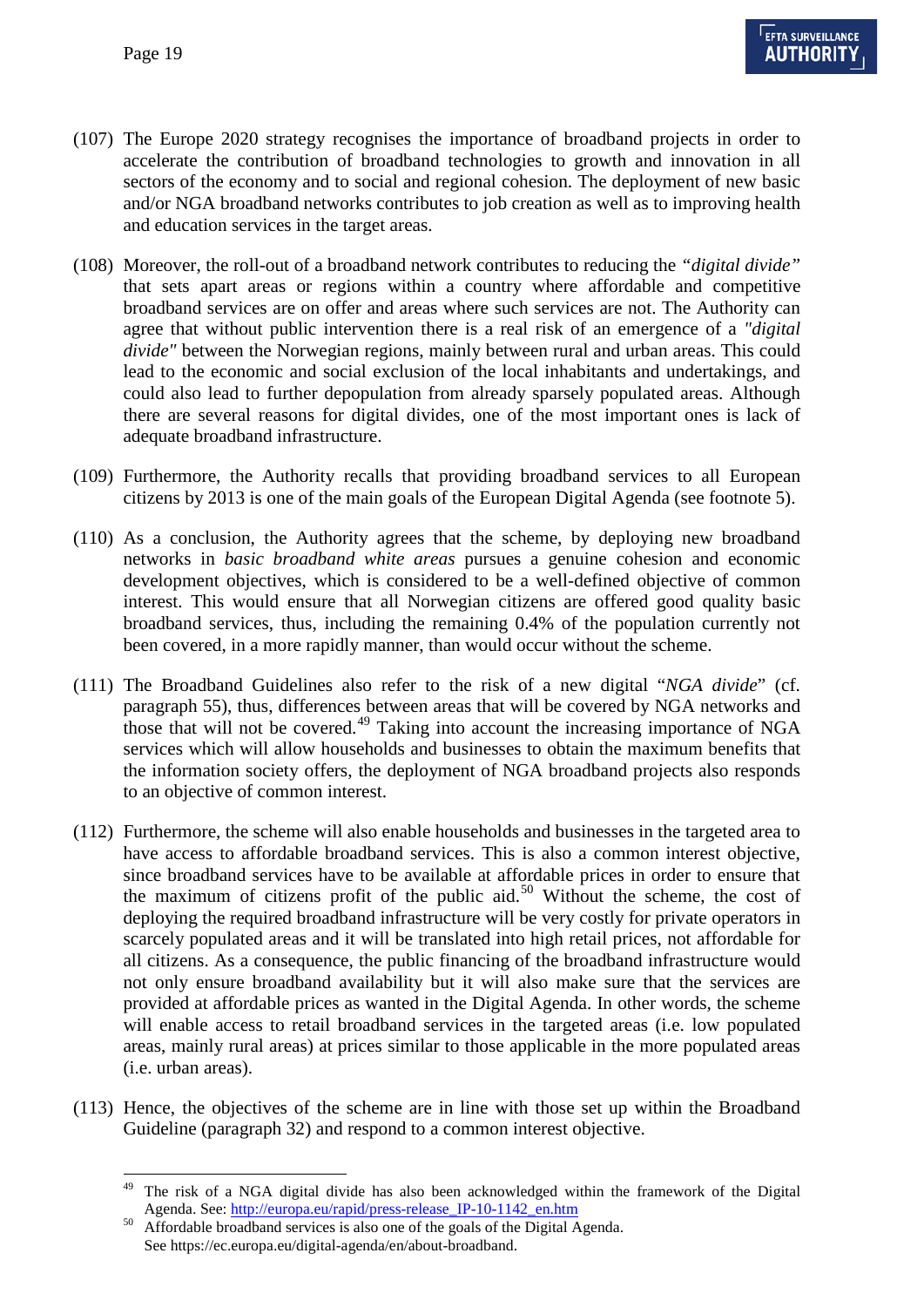### 3.1.1.3 Does the measure respond to a market failure?

(114) As already indicated, since only white areas will be eligible for state aid, the Authority accepts that in those areas a market failure exists. In other words, the market left to its own devices, without intervention, fail to deliver an efficient outcome for society.<sup>[51](#page-18-1)</sup>

### *3.1.2 Design of the measure and the need to limit distortions of competition*

- 3.1.2.1 Aid is the appropriate instrument
- (115) The Authority takes note of the Norwegian authorities' arguments described in paragraph [\(76\)](#page-12-1) above.
- (116) As stated in paragraph 40 of the Broadband Guidelines, the Authority acknowledges that *ex ante* regulation might boost the development of broadband networks in urban and more densely populated areas but it is not sufficient to correct the market failure stemming from the lack of private infrastructure investments in certain areas.
- (117) The Authority also shares the opinion that SMP regulation is a useful instrument to limit any possible distortion of competition due to the presence of SMP in the market. However, this type of regulation would not be an appropriate instrument to overcome the problems related to the absence of infrastructure and private investment.
- (118) The Authority,<sup>[52](#page-19-0)</sup> as well as the European Commission,<sup>[53](#page-19-1)</sup> has also previously examined the use of grants or tax incentives to end users. These measures have been found unlikely to lead to sufficient investments for the provision of broadband services to underserved areas.
- (119) As a consequence, the Authority accepts that in order to ensure good quality basic broadband services to all Norwegian citizens and boost the availability of NGA services (mainly in rural areas), state aid is the most effective and appropriate instrument to achieve the common interest objectives.
	- 3.1.2.2 The aid provides the right incentives to operators
- (120) According to the Broadband Guidelines,  $54$  in order to assess the existence of incentive effect it must be examined whether the broadband investments concerned would have been undertaken without public financing.
- (121) Firstly, it has to be recalled that in Norway there is no universal service obligation to provide broadband services (paragraph [\(9\)](#page-2-1) above); as a consequence, private operators are not obliged to invest in broadband infrastructure. On the contrary, the scheme, by means of co-financing projects, may boost private investments.
- (122) Secondly, the Authority notes that the Norwegian authorities have foreseen to carry out a detailed market analysis for each of the local projects, as well as undertaking a complete and transparent public consultation (see paragraphs [\(35\)](#page-6-2) to [\(36\)](#page-6-3) above). This will ensure

<span id="page-19-0"></span><sup>&</sup>lt;sup>51</sup> See paragraphs 33 to 35 of the Broadband Guidelines.<br><sup>52</sup> See for example the Authority's Decisions No 231/11/COL *on the rapid deployment of a NGA network in rural areas of the municipality of Tromsø,* point 3.2.2.1 and No 444/13/COL *on the deployment of a* 

<span id="page-19-1"></span>Next Generation Access network in the municipality of Skeiða- and Gnúpverjahreppur, paragraph 96.<br>See inter alia the Commission Decision N 14/2008, Broadband in Scotland - Extending broadband *reach,* paragraphs 54-55. 54 Paragraph 41.

<span id="page-19-2"></span>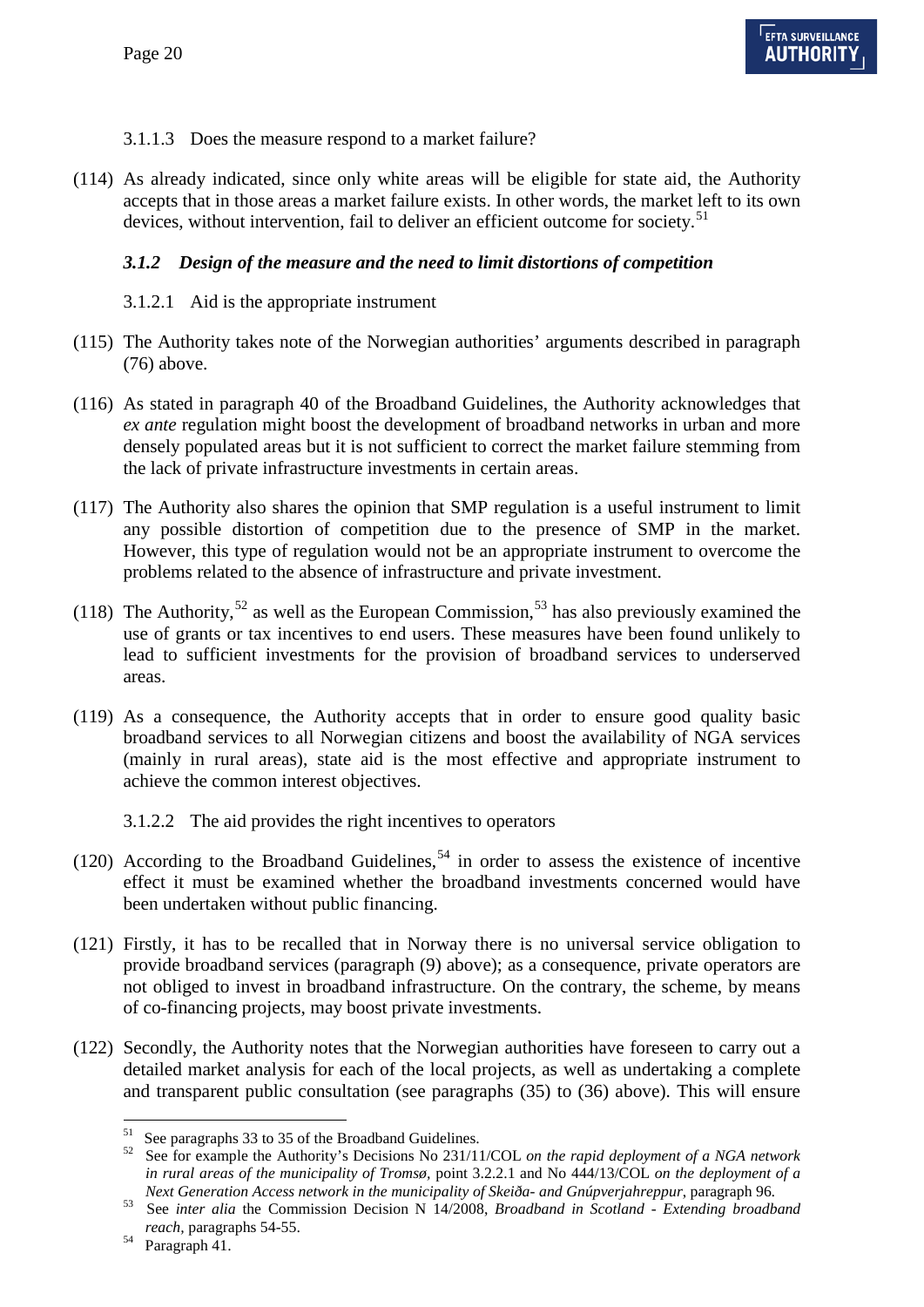that funding will only be granted in white areas with no existing (basic or NGA) broadband infrastructure and where no private investments are foreseen for the near future (see footnote 13). As a consequence, the scheme will produce a change in the decision of private operators applying for public funds for investments projects in those areas. In fact without the public intervention, private operators were not willing to invest in those areas. Thanks to the public support, private investors will deploy broadband networks in those areas.

- (123) Moreover, as described in paragraph [\(39\)](#page-6-0) above, the beneficiary of the aid will be selected through a competitive selection process.
- (124) As a conclusion the Authority believes that by providing financial support for the deployment of new broadband infrastructure where this is missing, there will be a step change in the investment decisions of the operators (cfr. paragraph [\(78\)](#page-12-2) above). In combination with the fact that the recipient of the aid will be selected by a competitive selection process, the aid should provide a direct and appropriate investment incentive for the selected operator.

### 3.1.2.3 Proportionality

- (125) The Norwegian authorities have designed the measure in such a way as to minimise the state aid involved and the potential distortion of competition arising from the scheme. The compatibility conditions set up in the Broadband Guidelines are met:
	- **(a) Detailed mapping and coverage analysis.** The foreseen *mapping* exercise, described in paragraphs [\(35\)](#page-6-2) to [\(36\)](#page-6-3) above, will allow the national authorities to clearly identify the basic broadband white areas and the white NGA areas in which public support is allowed. The objective of this *mapping* exercise is to ensure that private investment is not crowded out. Taking into account the definition of "white areas", the Authority can agree that reducing the public intervention to white areas, where a market failure exists, will ensure that there is no risk of crowding out private investment.
	- **(b) Public consultation:** The Broadband Guidelines<sup>[55](#page-19-2)</sup> impose to launch a public consultation with existing operators through an open and transparent procedure in order to further ensure that public funds are used only in basic broadband white areas and NGA white areas.

The Authority notes that, in the case at hand, local authorities can rely on the result of the annual nationwide broadband survey. However, local authorities will carry out its own detailed *mapping* to ensure that private plans are duly taken into account before implementing any public project.

The public consultation will be published on a central webpage (NPT's webpage) as well as in other local websites, where the main characteristics of the local project will be described. This condition will ensure full transparency on the project. Stakeholders will be granted sufficient time (one month) to reply to the public consultation, being therefore able to raise its comments on the project.

The Authority concludes that by conducting an analysis of the competitive conditions and market structure prevailing in each local area applying for funds

<span id="page-20-0"></span> <sup>55</sup> Paragraph 74(b) of the Broadband Guidelines.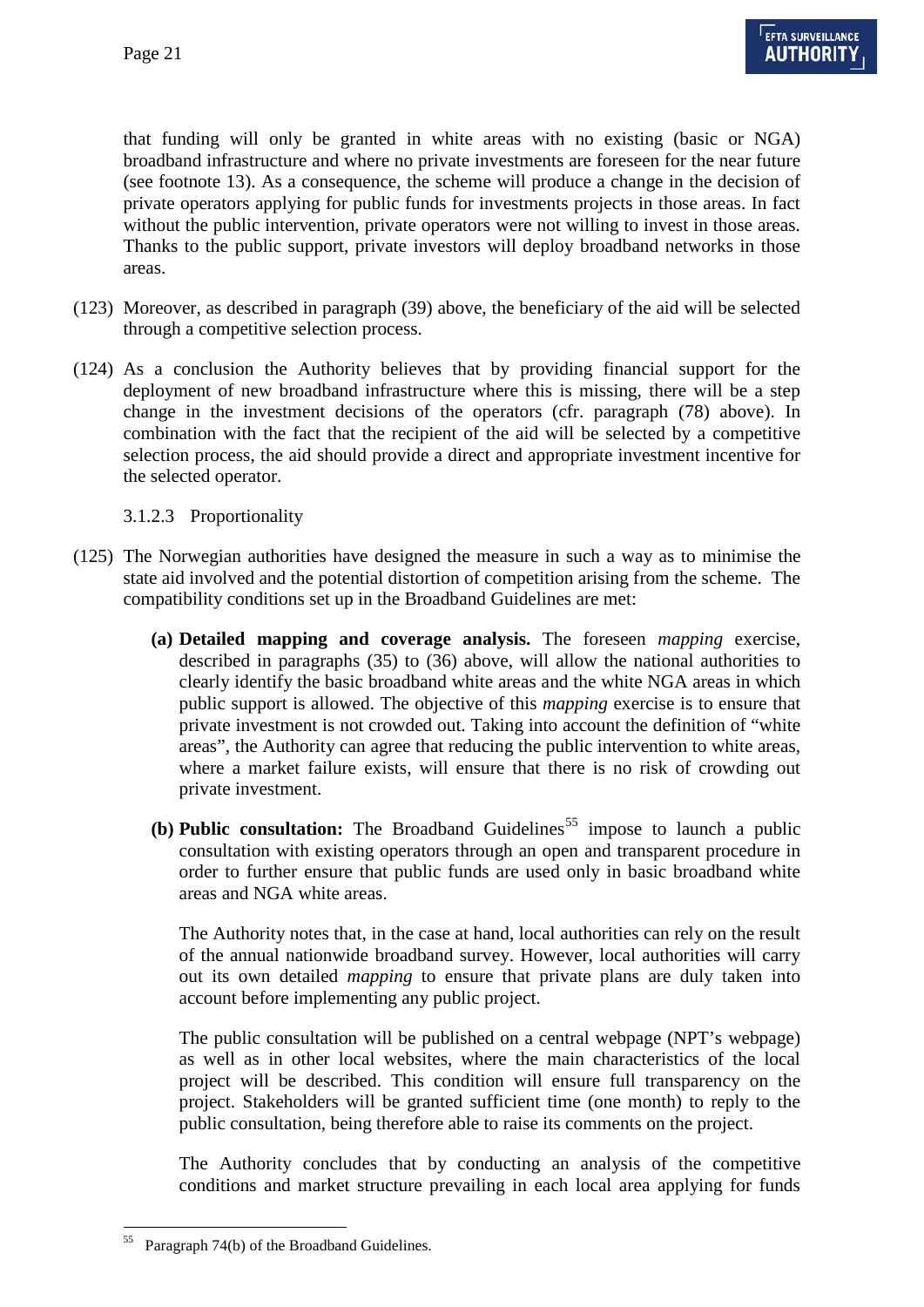under the scheme and by consulting all stakeholders potentially affected by the relevant measure, the scheme ensures that potential distortions of competition are minimised.

The Authority recalls nevertheless that if a private operator communicates a concrete deployment plan in the concerned geographic area, the area would not be considered as a white area. The Authority accepts that the operator has to substantiate its commitments regarding the upcoming broadband investment for the investment plan to be taken into account in line with the Broadband Guidelines.<sup>[56](#page-20-0)</sup>

**(c) Open tender process:** The Authority considers that a competitive selection process, as foreseen in the scheme and described in paragraph [\(39\)](#page-6-0) above, in line with EEA rules, reduce the intensity of state aid and at the same time reduces the selective nature of the measure in so far as the choice of the beneficiary is not known in advance.

In fact, the Authority believes, in line with the Broadband Guidelines,  $57$  that a competitive tender is the appropriate method to reduce the cost of the project for the public budget. Furthermore, the competitive selection process ensures that there is transparency for all investors wishing to bid for the project. By conducting an open non-discriminatory selection procedure, the Norwegian authorities ensure competition between private operators, and guarantee that state aid does not disproportionately distort competition by pre-selecting the beneficiary or by giving preference to one broadband operator over alternative operators.

The Authority also notes that all the local tenders will be published in a website at national level [\(www.doffin.no\)](http://www.doffin.no/) to ensure full transparency and increase the likelihood of a competitive outcome. This will make it easier for potentially interested bidders to be informed of all potential projects to bid for.

The Authority recalls the awarding criteria have to be known *ex ante* by the bidders, as well as the relative weighting which it will be given to each of them.<sup>[58](#page-21-1)</sup> Those criteria must be of qualitative nature, avoiding any unjustified restrictive condition.

**(d) Most economically advantageous offer:** Within the context of the competitive selection process, the local authorities will select the most economically advantageous offer among those presented by the operators.

The Authority considers that allocating the implementation to the most advantageous offer allows reducing the amount of aid to be granted.<sup>[59](#page-21-2)</sup> By doing so, the concerned local authority can shift the burden of how much aid is really necessary to the market and thus reduce the information asymmetry that usually benefits private investors. This methodology will ensure that the aid intensity is proportional and reduced to the minimum.

<span id="page-21-3"></span><span id="page-21-0"></span><sup>&</sup>lt;sup>56</sup> See footnote 75 of the Broadband Guidelines.<br><sup>57</sup> Paragraph 74(c) of the Broadband Guidelines.<br><sup>58</sup> Paragraph 74(d) of the Broadband Guidelines.

<span id="page-21-2"></span><span id="page-21-1"></span><sup>59</sup> Paragraph 74(d) of the Broadband Guidelines.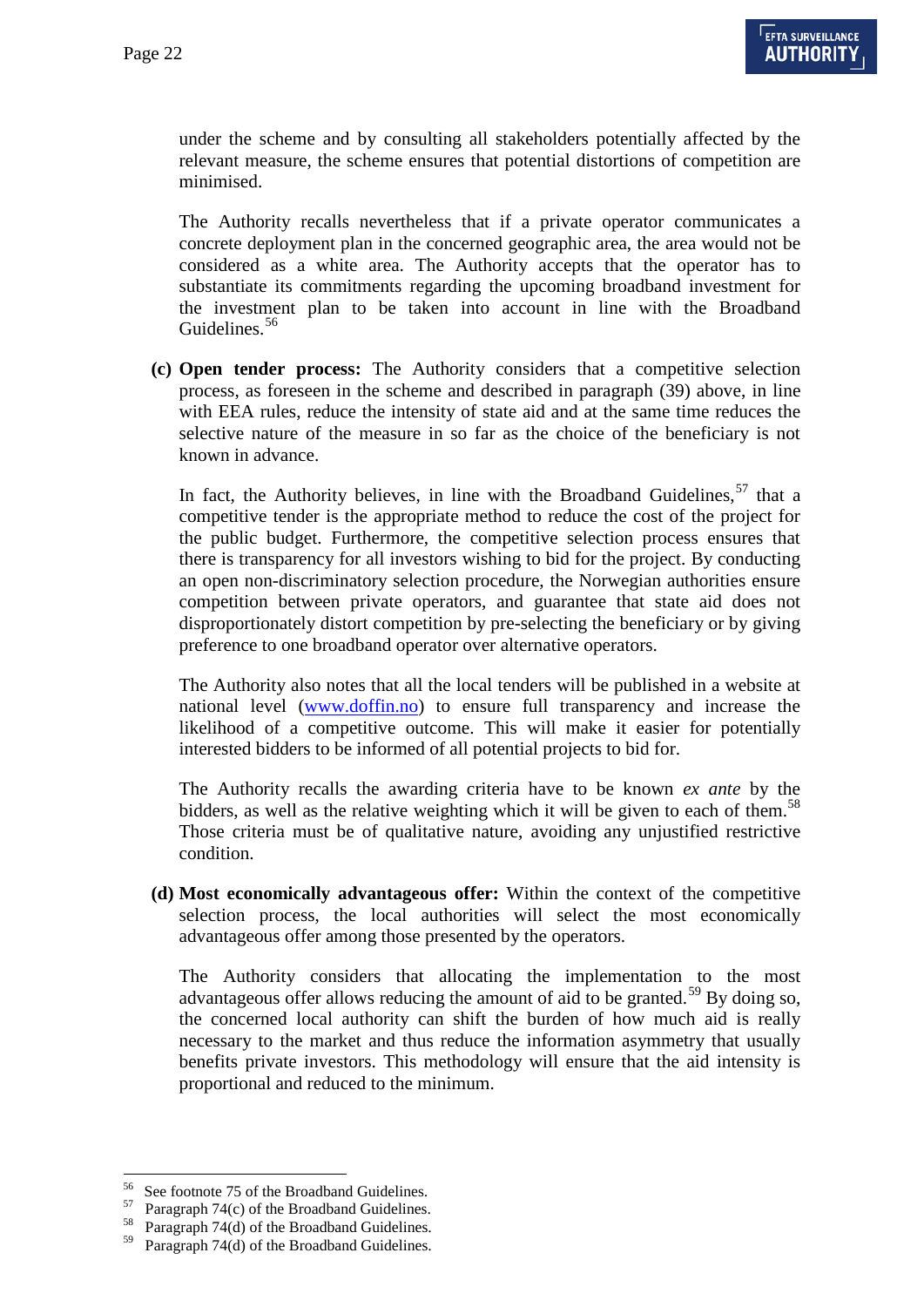**(e) Technological neutrality:** The scheme will be open for all technical solutions and hence be technology neutral, as required in the Broadband Guidelines.<sup>[60](#page-21-3)</sup> The measure will not favour any particular technology or network platform leaving it to commercial operators to define the most appropriate technological solutions to provide wholesale broadband services to end users through the network.

The Authority believes that by applying the technological neutrality principle, the most appropriate technology or a mix of them will be selected, in order to ensure that the highest number of operators and companies benefit from the scheme.

These criteria will also reduce possible distortion of competition among electronic communication operators.

**(f) Use of existing infrastructure:** As described in this Decision (see paragraphs [\(44\)](#page-7-1) to [\(50\)\)](#page-8-3), the Norwegian authorities have ensured that existing infrastructure will be used as far as possible to avoid duplication and to avoid unnecessary investments.

The Authority underlines that the scheme would not cover the deployment of new broadband networks (either basic broadband network or NGN -next generation networks-) where private investment already exists.

However, it could be other infrastructure suitable for broadband deployment (e.g. ducts, trenches, masts, poles, etc.) and that infrastructure would be used as much as possible in the framework of this scheme.

Based on the information provided, the Authority notes that operators which own infrastructure (irrespective of whether it is actually used) in the target area and which wishes to participate in the selection to receive the aid,  $61$  shall: (i) inform the concerned local authority about that infrastructure during the public consultation; and (ii) provide all relevant information to other bidders to allow the latter to include such infrastructure in their own bids (see paragraphs [\(45\)](#page-7-2) and [\(46\)](#page-7-3) above). These conditions are required by the Broadband Guidelines<sup>[62](#page-22-1)</sup> and will contribute to render the aid proportional, avoiding at the same time unnecessary and costly duplication of resources.

**(g) Wholesale access:** Mandating third parties effective wholesale access to a subsidised broadband infrastructure is a necessary component of any state measure funding the construction of a new broadband infrastructure. In particular, wholesale access enables third party operators to compete with the selected bidder (when the latter is also present at the retail level), thereby strengthening choice and competition in the areas concerned by the measure while at the same time avoiding the creation of local service monopolies.

<span id="page-22-2"></span><span id="page-22-0"></span><sup>60</sup> Paragraph 74(e) of the Broadband Guidelines. <sup>61</sup> The Authority acknowledges that the Broadband Guidelines establish in paragraph 74(f) that "*EFTA States should encourage bidders to have recourse to any availbale existing infrastructure so as to avoid unnecessary and wasteful duplication of resources and to reduce the amount of public funds"*. As a consequence, operators willing to obtain state aid from the scheme should assume on voluntary basis this condition. Otherwise, and except for the case of SMP operators, the Authority understands that private operators owning infrastructure but not willing to participate in the project cannot be forced to share its

<span id="page-22-1"></span><sup>%</sup> own infrastructure.<br><sup>62</sup> Paragraph 74(f) of the Broadband Guidelines.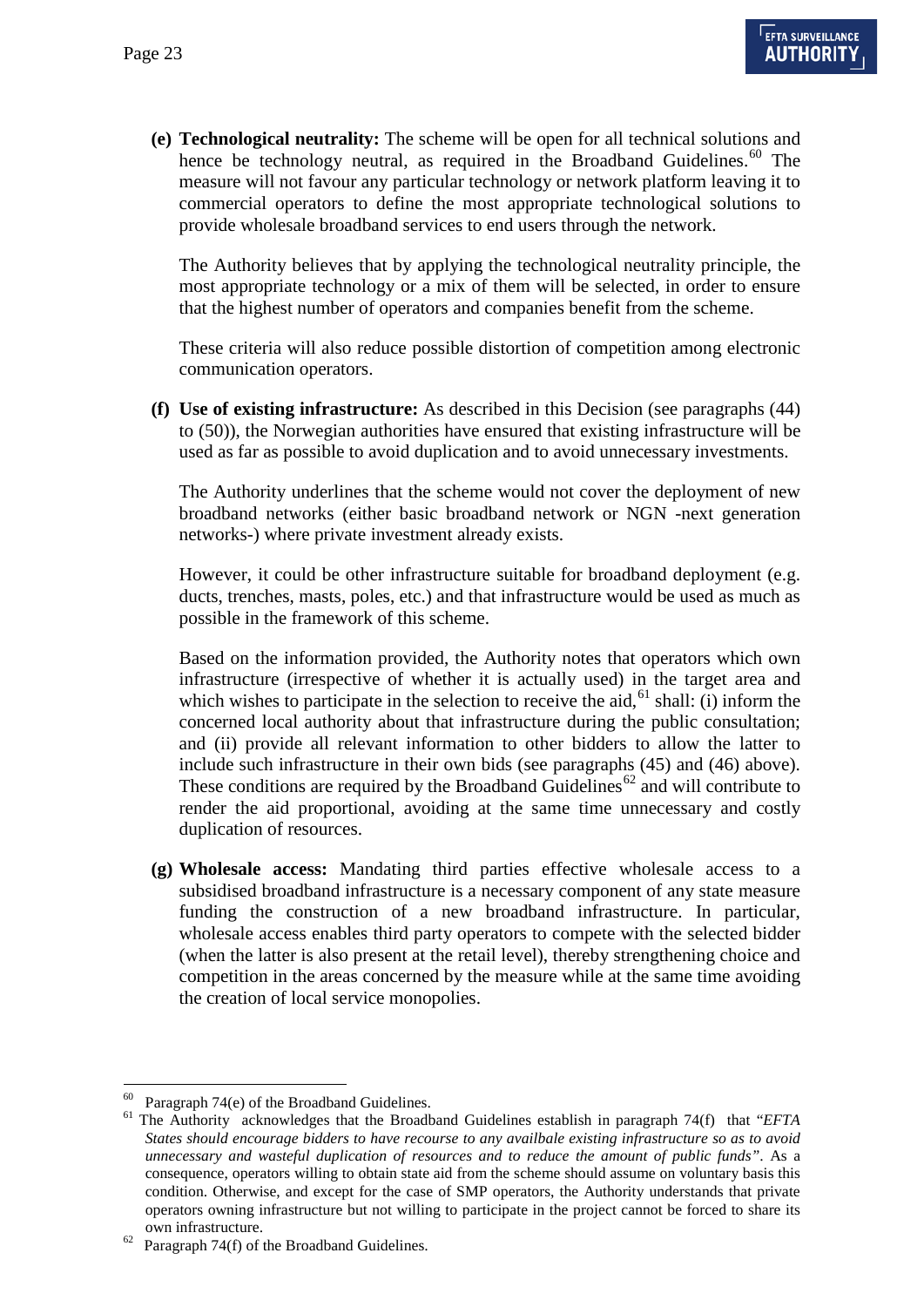The importance of granting effective third-party wholesale access to subsidised networks has also been emphasised by both the Authority and the European Commission in numerous decisions.<sup>[63](#page-22-2)</sup>

The Authority believes that the provisions set out in the scheme to ensure wholesale access (regarding the new subsidised basic broadband and NGA networks) are in line with the ones required in the Guidelines on Broadband, and will contribute to reduce any possible distortion of competition stemming from the scheme.

According to the Broadband Guidelines the scheme foresees effective wholesale access to the subsidised infrastructure for at least a period of 7 years. This condition is clearly stated in the scheme. Moreover, the Authority welcomes the specific provisions proposed by the Norwegian authorities regarding those operators holding an SMP position, who would have to grant wholesale access to the subsidised network while they are considered an SMP operator.<sup>[64](#page-23-0)</sup> The Authority also notes that if the state aid measure covers the funding of new passive infrastructure elements such as ducts or poles, access to those would be granted and be unlimited in time.

The Authority accepts the exception provided for *small local companies* carrying out NGA project in scarcely populated areas which are in line with paragraph 76(a) of the Broadband Guidelines. The proposed definition of small local companies is also accepted. However, the Authority recalls that the two conditions have to be met for the exception to apply: (i) NGA projects have to be implemented in areas with low population density and (ii) carried out by small local companies. Furthermore, if a reasonable demand, as defined in paragraph 76(a) of the Broadband Guidelines, is established the foreseen exception will not be applicable.

The Authority finally recalls that wholesale access should be granted as early as possible before starting network operation.<sup>[65](#page-23-1)</sup>

 $(h)$  **Wholesale access pricing:** According to the Broadband Guidelines<sup>[66](#page-23-2)</sup> in order to ensure effective wholesale access and to minimise potential distortion of competition, access wholesale prices should be based on the average published (regulated) wholesale prices that prevail in other comparable, more competitive areas of the country or the EEA or, in the absence of such published prices, on prices already set or approved by the national regulators for the markets and services concerned.

 <sup>63</sup> See the Authority's Decisions No 302/13/COL*, to initiate the formal investigation procedure into potential state aid granted to Síminn for the roll-out of broadband services in rural areas in Iceland*; and No 444/13/COL *on the deployment of a Next Generation Access network in the municipality of Skeiðaand Gnúpverjahreppur*. In the same line, see the Commission's Decisions C 53/2006 *Investment by the city of Amsterdam in a fibre-to-the home (FttH) network*, paragraph 96, N 14/2008 *United Kingdom, Broadband in Scotland - Extending Broadband Reach*, paragraph 57(c), and N 475/2007– *Ireland,* 

<span id="page-23-3"></span><span id="page-23-0"></span>National Broadband Scheme ("NBS"), paragraph  $45(e)$ .<br><sup>64</sup> This condition is in line with the rule established in paragraph  $74(g)$  of the Broadband Guidelines.<br><sup>65</sup> Paragraph  $74(g)$  of the Broadband Guidelines. Footnote 10

<span id="page-23-1"></span>where the network operator also provides retail services this would normally imply granting at least six

<span id="page-23-2"></span>months before the launch of such a retail service.<br><sup>66</sup> Paragraph 74(h) of the Broadband Guidelines.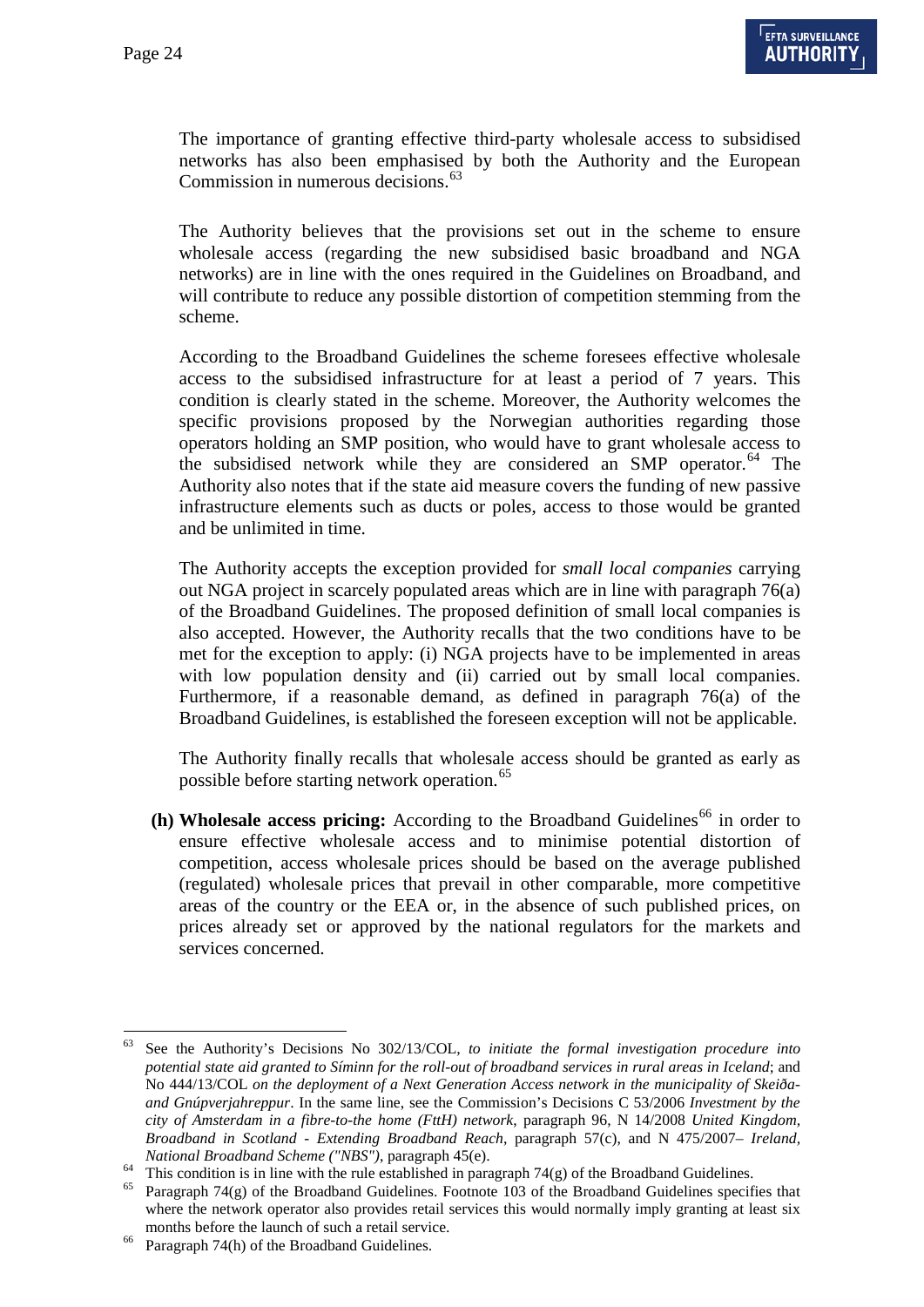The Authority notes that wholesale prices will be based on the pricing principles set up by the NPT for the sectorial regulation and on benchmarks. The Norwegian Authorities have confirmed that those pricing principles have as objective to ensure that prices are not discriminatory. The objective is to ensure that competition is allowed and maintain in the retail market.

The NPT will ensure that wholesale access pricing in the subsidised network is reasonable, in line with the prices applicable to urban areas where there exist competition in the market. The NPT will monitor the effect of wholesale prices on the retail prices.

The Authority considers that the reference to NPT's pricing principles (see footnote 31 of this Decision) and the foreseen conditions for undertaking the price benchmarks are important safeguards to ensure that the aid granted will serve to replicate market conditions like those prevailing in other competitive broadband markets.

**(i) Monitoring and claw-back mechanism to avoid over-compensation:** In general terms, the granting authorities have to implement monitoring mechanisms to avoid any risk of overcompensation. However, the Broadband Guidelines accepts that, in order to avoid including a disproportional high administrative burden on small, local projects, projects below EUR 10 million are not requested to include clawback mechanisms (paragraph 74(l)).

In the case at stake, the Norwegian authorities have confirmed that no project will obtain more than EUR 10 million of aid. As a consequence, the Authority accepts that there is no need to include monitoring and claw-back mechanisms.

The Authority recalls nevertheless that a project cannot be artificially divided into different smaller projects with the only objective to avoid the claw back mechanism. On this issue the Norwegian authorities have committed to ensure the correct application of this condition. It is underlined that, in principle, only one application for funds will be accepted from the same municipality or county municipality (see footnote 20).

The existence of public tenders should be considered sufficient to limit the amount of aid to the minimum.

**(j) Transparency:** As described in paragraph [\(71\)](#page-12-3) above, the Norwegian authorities confirm that they will publish on a central website the most relevant information on the scheme and at least: the full text of the approved aid scheme and its implementing provisions, name of the aid beneficiary, aid amount, aid intensity and technology used. This information will be kept for at least 10 years.

Furthermore, the aid beneficiary will be obliged to provide entitled third parties with comprehensive and non-discriminatory access to information on its infrastructure (including *inter alia* ducts, street cabinets and fibre) deployed under the State aid measure (see the conditions regarding the use of existing infrastructure).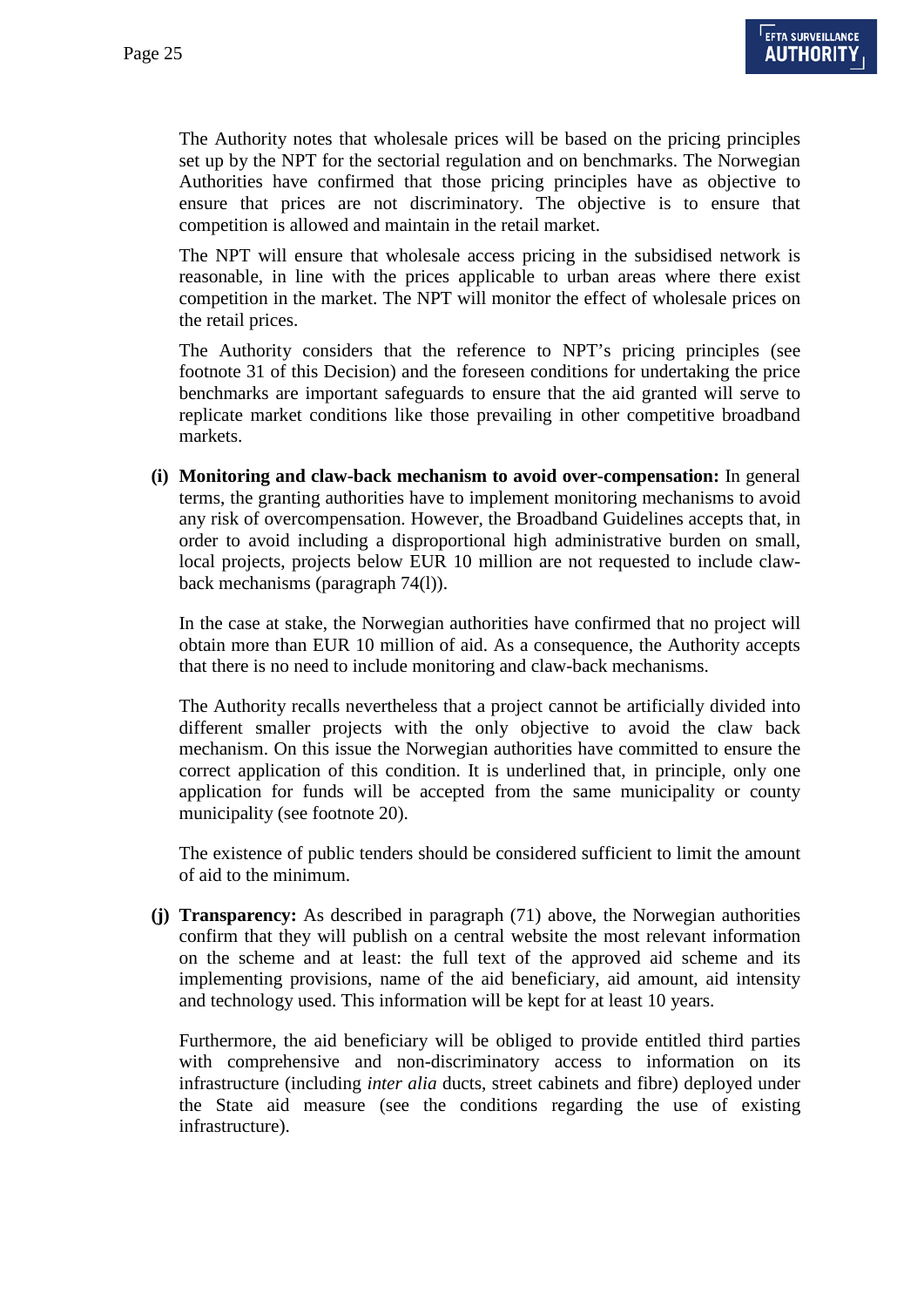The Authority believes that these conditions are in line with the Broadband Guidelines<sup>[67](#page-23-3)</sup>, thus ensuring the required transparency regarding the implementation of the scheme.

**(k) Reporting:** The Norwegian authorities confirmed that starting from the date when the scheme is implemented, for the duration of the aid measure, the State aid granting authority (NPT) would report every two years, the key information on the aid projects to the Authority.<sup>[68](#page-25-0)</sup>

### *3.1.3 The overall balancing exercise*

- (126) After having assessed the measure under the relevant criteria of the balancing test, the Authority concludes that, on balance, the scheme for broadband rollout has been designed to ensure that the overall balance of its effects is positive.
- (127) As mentioned above, the primary objective of the measure is to provide access to good quality basic broadband to all Norwegian citizens and to boost NGA broadband services where they are currently not available by making available funds for projects in areas in white areas. The scheme will contribute towards offsetting a geographic and commercial disadvantage in white areas which would not otherwise be addressed via market-based solutions in the near future.
- (128) The new co-financed investments will bring significant new capabilities to the market in terms of broadband service availability, capacity and speed. The scheme will help to overcome the digital divide and the limits of basic broadband connections in providing innovative services, which businesses and citizens require. Consequently, public support to investments that the market is not willing to undertake (i.e. in areas where a market failure exists) will ensure a "*step change*" in terms of broadband availability for the target areas, in line with paragraph 47 of the Broadband Guidelines. When the concerned area is a NGA white area, but a grey or black basic broadband one, the local authorities will have to ensure, under the supervision of the NPT, that the project implies a clear step change in terms of capacity and speed.<sup>[69](#page-25-1)</sup>
- (129) The Authority notes that the scheme will be implemented as soon as possible after its approval and it will be in force until the end of 2017, thus, three years and a few months. These facts will help to ensure that the *mapping* is updated throughout the project period.
- (130) The Authority also welcomes the approach of the Norwegian authorities adopting a nationwide scheme (i.e. an "**umbrella scheme**") to cover potential forthcoming local projects. As stated in paragraph 37 of the Broadband Guidelines, the Authority encourages this type of approach because it provides for coherence among the projects, reduces the administrative burden for local authorities, accelerates the implementation of the measures and ensures equal access to public funds for all Norwegian geographic areas.
- <span id="page-25-0"></span>(131) The Authority further underlines the importance of the **involvement of the NPT** in the project, which will ensure that the scheme will be in line with the applicable regulatory

<span id="page-25-2"></span><span id="page-25-1"></span>

<sup>67</sup> Paragraph 74(j) of the Broadband Guidelines. <sup>68</sup> Paragraph 74(k) of the Broadband Guidelines. <sup>69</sup> On this issue the Authority refers to the European Commission document. "*The broadband state aid rules explained. An eGuide for decision makers*". Final report, where it is defined what could be considered a step change in white NGA areas (grey or black white basic broadband areas). The documents is available at: [https://ec.europa.eu/digital-agenda/en/news/handbook-decision-makers](https://ec.europa.eu/digital-agenda/en/news/handbook-decision-makers-broadband-state-aid-rules-explained)[broadband-state-aid-rules-explained.](https://ec.europa.eu/digital-agenda/en/news/handbook-decision-makers-broadband-state-aid-rules-explained) See also footnote 59 of the Broadband Guidelines.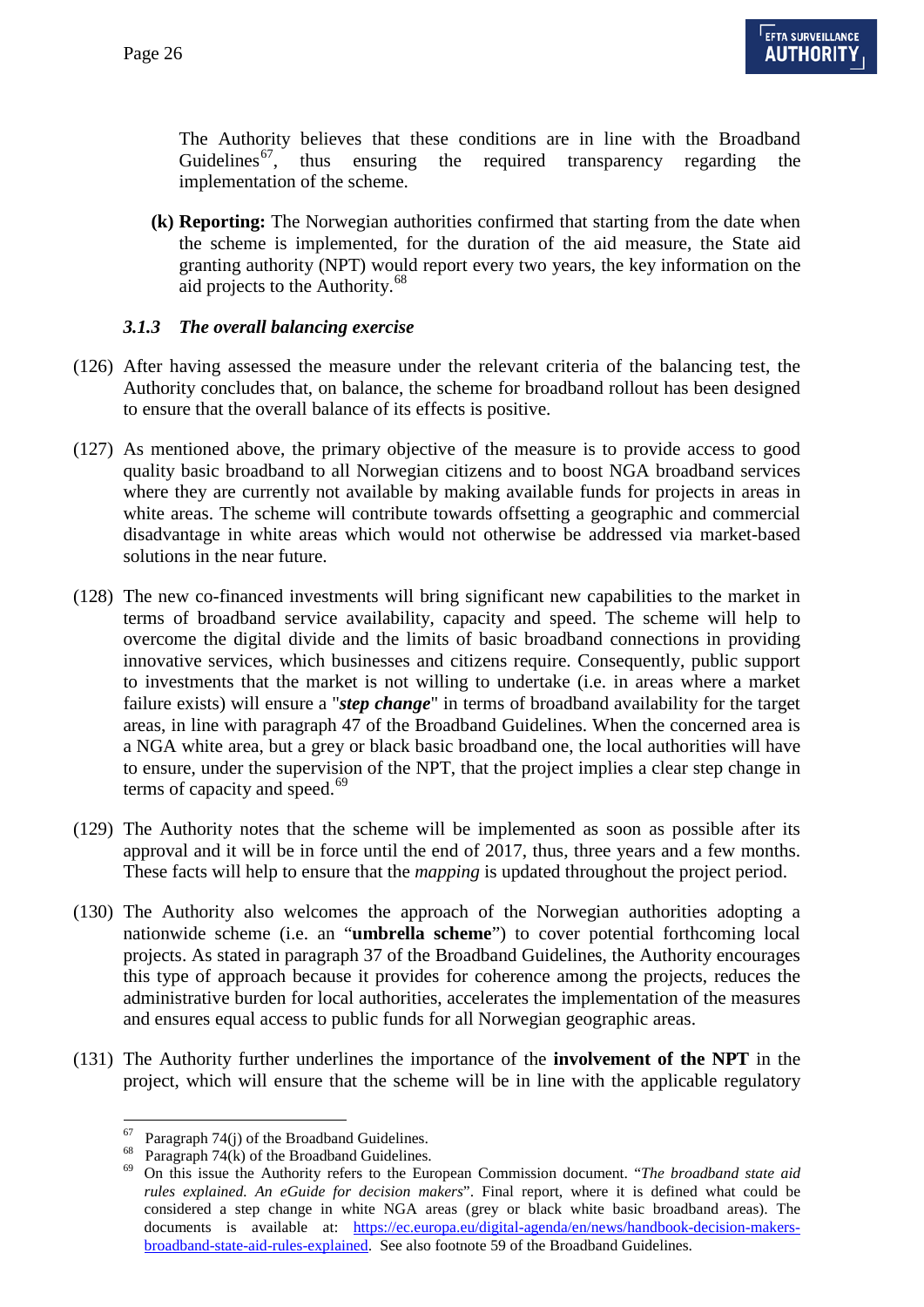rules. The Broadband Guidelines<sup>[70](#page-25-2)</sup> recalls that National Regulators (in the case at hand the NPT) are the entities best placed to support public authorities with regards to the broadband state aid schemes. The Authority notes that, in the case at hand and in order to ensure the full compliance with the conditions set out in this Decision, the NPT will support the concerned local authorities in the implementation of the scheme. The Norwegian authorities have also committed to carry out an *ex-post evaluat***ion** in line with paragraph 49 of the Broadband Guidelines. The scheme foresees that the *ex-post* evaluation will be carry out by an independent expert and according to the principles set out in the methodology proposed by the European Commission to perform ex-post evaluation in state aid matters (see paragraph [\(34\)](#page-5-5) above). The expert will be selected by the NPT through a public tender.

- (132) The Authority welcomes this commitment. The Authority notes that even if the scheme has as objective to finance local projects up to EUR 10 million, the total budget of the scheme is approximately EUR 264 million (NOK 2 billion); and the annual budget is approximately EUR 60.4 million (NOK 500 million). In other words, it is a very large project to be implemented in a short period of time (i.e. three years and a few months, from 2014 to 2017). Furthermore, the fact that the project is a nationwide scheme justifies the need to carry out an *ex-post* evaluation in line with paragraph 49 of the Broadband Guidelines.
- (133) The Authority recalls that in order to carry out the *ex-post* assessment a well-targeted questionnaire has to be drafted. The objective of this evaluation should be to demonstrate the increase of broadband coverage in white areas and the efficiency of the scheme (investments costs/aid per connecting a household and number of households signing up new services).<sup>[71](#page-26-0)</sup> The Norwegian authorities have accepted that those main indicators will be used in the evaluation. Furthermore, the Norwegian authorities have committed to submit to the Authority the evaluation plan in advance.

#### **4. Conclusion**

- (134) On the basis of the foregoing assessment, the Authority considers that the notified scheme for broadband rollout in Norway constitutes state aid that is compatible with the functioning of the EEA Agreement within the meaning of Article  $61(3)(c)$  of the EEA Agreement.
- (135) The Authority recalls that failure to comply with one of the above mentioned conditions will result on the project being out of the scheme and incompatible with the EEA Agreement.

HAS ADOPTED THIS DECISION:

### *Article 1*

The state aid scheme for broadband rollout in Norway notified on 11 April 2014 is compatible with the EEA Agreement.

<span id="page-26-0"></span><sup>&</sup>lt;sup>70</sup> Paragraph 38 of the Broadband Guidelines.<br><sup>71</sup> Annex II of the Commission's draft methodological guidance paper. Evaluation in the field of State aid, refers to the list of possible results indicators in Broadband projects. See footnote 22 of this Decision.